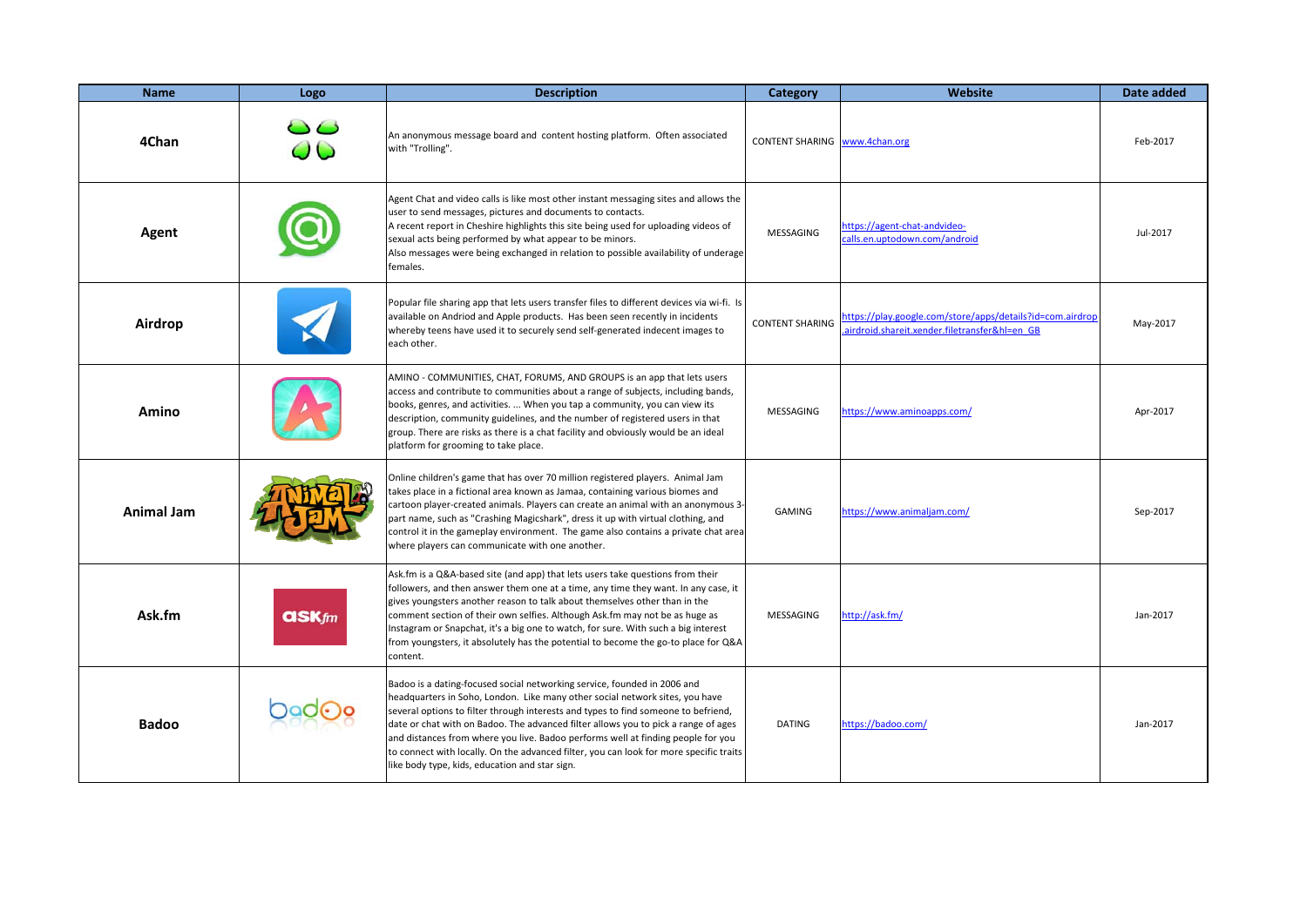| <b>Battlenet</b>   |       | A messaging system connecting users of World of Warcraft and other content<br>created by Blizzard. Users details are tied to their own individual account which is<br>also used to log into these games.                                                                                                      | MESSAGING     | www.battle.net             | Feb-2017 |
|--------------------|-------|---------------------------------------------------------------------------------------------------------------------------------------------------------------------------------------------------------------------------------------------------------------------------------------------------------------|---------------|----------------------------|----------|
| <b>BBM</b>         |       | BlackBerry's BBM is an instant messaging app. You have your own unique 4 digit<br>PIN and other people can only add you as a contact using this. As well as instant<br>messaging, you can have group chats, voice calls and share voice notes and<br>pictures.                                                | MESSAGING     | https://www.bbm.com/en/    | Jan-2017 |
| <b>Bigo</b>        |       | BIGO LIVE is a live video streaming app for iOS and Android developed by BIGO<br>TECHNOLOGY PTE. LTD in Singapore. It allows users to live stream anytime and<br>anywhere with their mobile phones. And people can follow other users and send<br>digital gifts to other users.                               | MESSAGING     | https://www.bigo.tv/       | Sep-2017 |
| <b>Bin Weevils</b> |       | Bin Weevils is an online virtual world where you can play free online games, chat<br>with friends, adopt a virtual pet, grow your own garden and watch cartoons. You<br>can send messages to other players in the game.                                                                                       | <b>GAMING</b> | http://www.binweevils.com/ | Jan-2017 |
| <b>Blendr</b>      | blend | Blendr is a geosocial networking application and social discovery platform -<br>basically, a dating site - for Android, the iPhone, iPod touch, iPad, and Facebook.<br>It's designed to connect likeminded people within close proximity. Blendr is made<br>by the creator of Grindr and is powered by Badoo. | <b>DATING</b> | https://blendr.com/        | Jan-2017 |
| <b>Boom Beach</b>  |       | Boom Beach is a game where players free enslaved islanders and unlock secrets.<br>You can play on your own or team up with players around the world.                                                                                                                                                          | <b>GAMING</b> | https://boombeach.com/     | Jan-2017 |
| <b>BoyAhoy</b>     |       | Dating app aimed specifically at gay men. Chat, flirt, meet and date fellow<br>homosexual males. The app has chat and photo sharing features.                                                                                                                                                                 | <b>DATING</b> | http://boyahoy.com/        | Jun-2017 |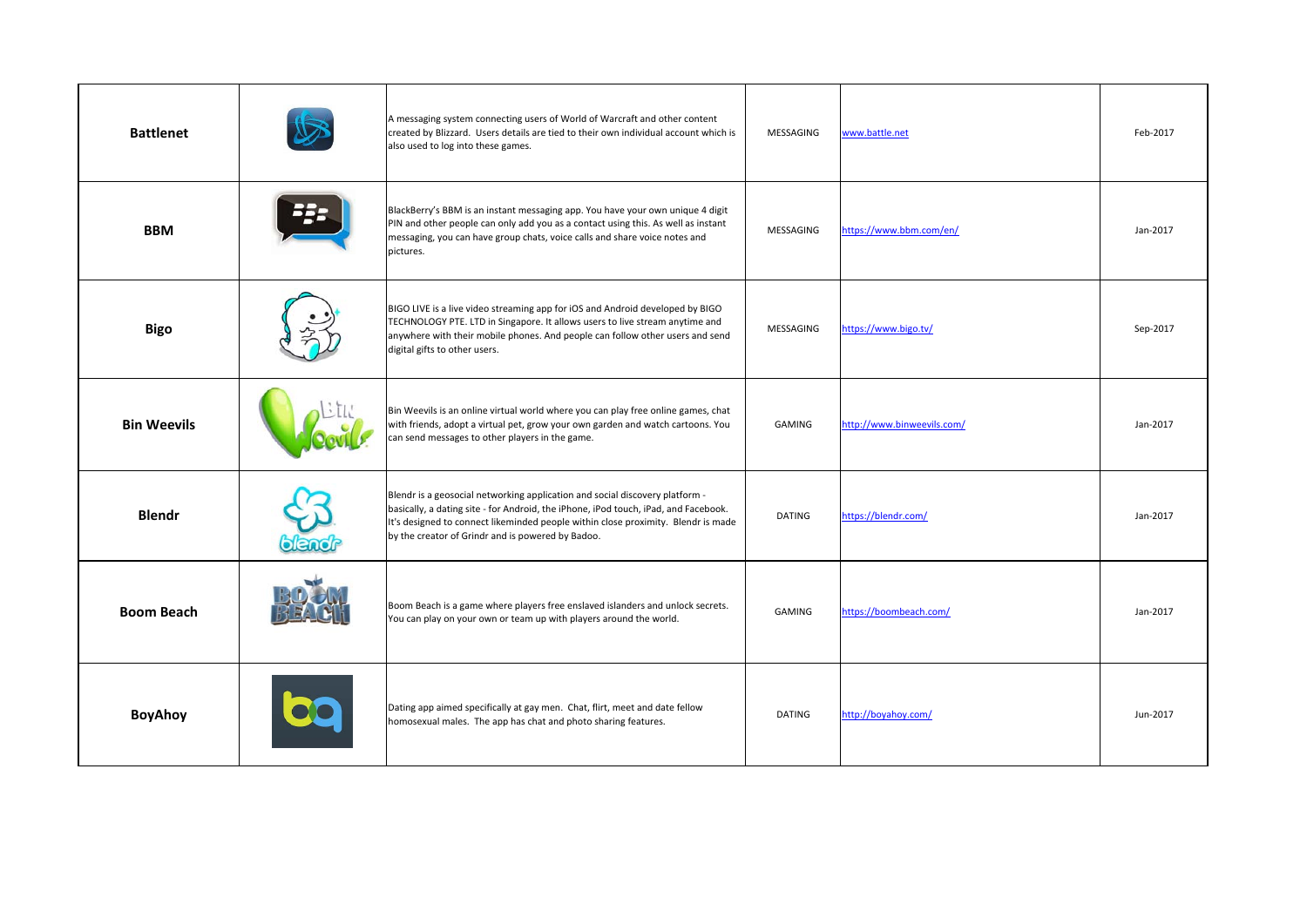| <b>Bumble</b>                                    |                                       | Bumble is a location-based social and dating application which facilitates<br>communication between interested users. In heterosexual matches, the app<br>permits only women to start a chat with their male matches, while in same-sex<br>matches either party can message first, though all free users must reply to<br>messages within 24 hours or the match disappears.      | <b>DATING</b> | https://bumble.com/                                                                  | May-2017 |
|--------------------------------------------------|---------------------------------------|----------------------------------------------------------------------------------------------------------------------------------------------------------------------------------------------------------------------------------------------------------------------------------------------------------------------------------------------------------------------------------|---------------|--------------------------------------------------------------------------------------|----------|
| <b>Burn Note</b>                                 |                                       | Burn Note is a messaging app that erases messages after a set period of time.<br>Unlike many other apps of this sort, it limits itself to text messages; users cannot<br>send pictures or video. That may reduce issues such as sexting -- but words can<br>hurt, too.                                                                                                           | MESSAGING     | https://burnnote.com/                                                                | Jan-2017 |
| Cake                                             | cake)                                 | 1-on-1 live video chat and streaming to all your friends and fans. Discover, flirt and<br>Video chat with new friends from around the world. With a single button press,<br>you are secretly connected with and ladies and guys from around the globe.                                                                                                                           | MESSAGING     | ttps://itunes.apple.com/gb/app/cake-video-chat-meet-<br>ew-friends/id1097494881?mt=8 | Feb-2017 |
| <b>Call of Duty: Black Ops</b><br><b>Zombies</b> | <b>CALL</b> "DUTY<br><b>BLACK OPS</b> | Call of Duty: Black Ops Zombies is a game where players fight against zombies in a<br>50-level zombie gauntlet. Players can battle alone or in teams of up to 4.                                                                                                                                                                                                                 | <b>GAMING</b> | ittp://play.mob.org/game/call of duty black ops zombie<br>.html                      | Jan-2017 |
| ChaCha                                           | $\bullet$                             | Chat app that enables you to communicate with random matches. Like Omegle but<br>for mobile, ChaCha enables you to random video chat with strangers around the<br>world. Meet people in 69 different countries, across 5 different continents.                                                                                                                                   | MESSAGING     | https://play.google.com/store/apps/details?id=com.exutec<br>.chacha&hl=en GB         | May-2017 |
| <b>Chat Avenue</b>                               |                                       | Advertised as the largest 'cool tean chat rooms' on the web.                                                                                                                                                                                                                                                                                                                     | MESSAGING     | http://www.chat-avenue.com/teenchat.html                                             | Jan-2017 |
| <b>Chat Hour</b>                                 |                                       | Virtual place chat website and app. A short excerpt from the official wesbite states<br>"Adult Chat Looking for a virtual fling? It's time to be flirty and have a sexy adult<br>chat. All chatters must be 18 or over." However, there have been examples of<br>adults using the chat rooms to exchange indecent images of children.                                            | MESSAGING     | http://www.chathour.com/account/log_in                                               | Jul-2017 |
| <b>Chat Iw</b>                                   | <b>CHAT</b>                           | Free chat rooms without registration. Online chat which provides its users<br>maximum functionality to simplify the search for contacts and discussions in real<br>time. Allows you to find your soul mate and build relationships quickly with single<br>women and men. There's the possibility to interrupt a discussion group at any time<br>to start a private conversation. | MESSAGING     | https://www.chatiw.uk/                                                               | Jul-2017 |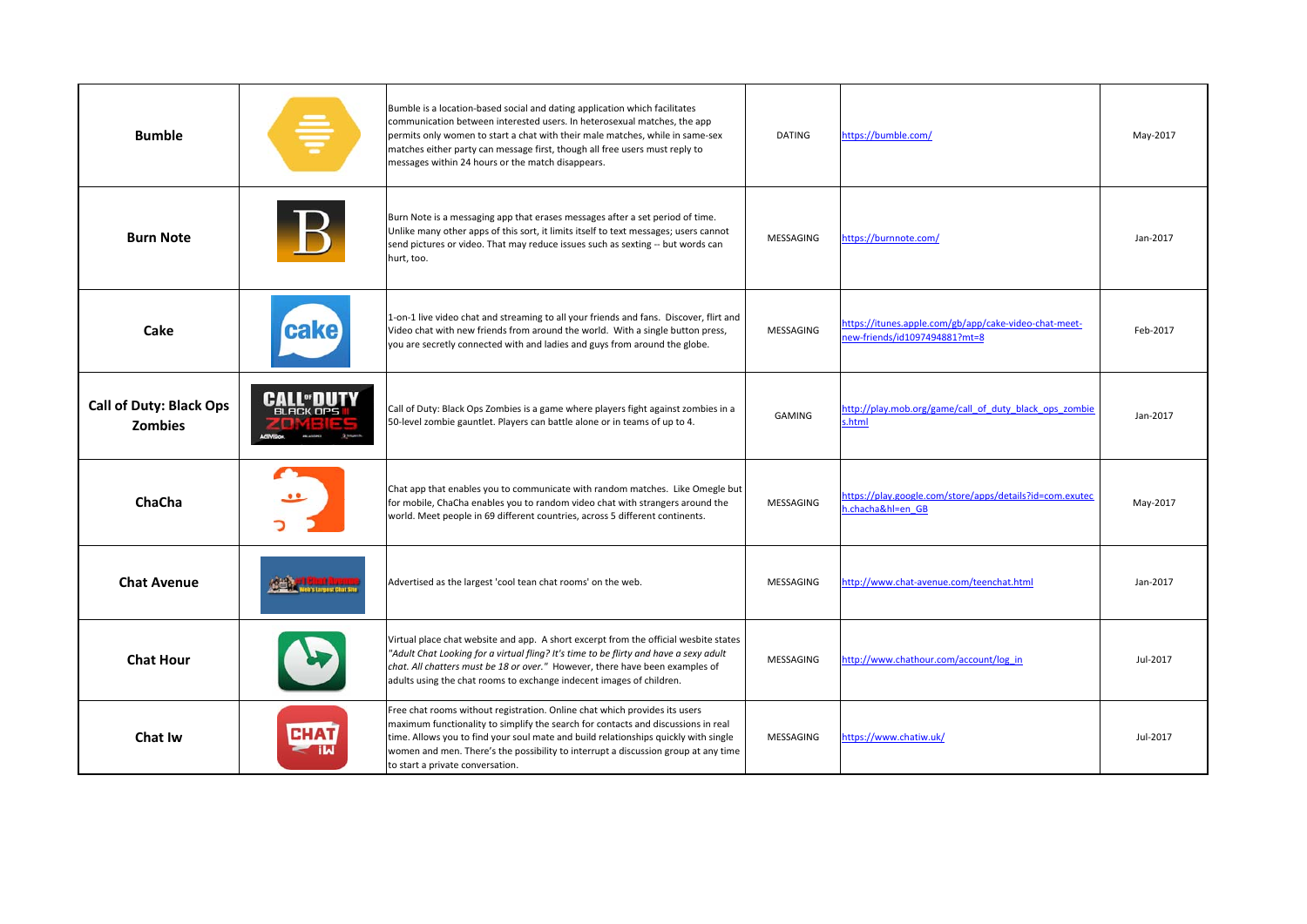| <b>Chatous</b>        |                                       | Similar to Omegel, Chatous is an app that enables you to start chats with strangers<br>from around the world. You can engage in converstaions and share photos, videos<br>and audio messages.                                                                                                                                                                                                                                                                                                                                                     | MESSAGING     | nttps://chatous.com/#      | Sep-2017 |
|-----------------------|---------------------------------------|---------------------------------------------------------------------------------------------------------------------------------------------------------------------------------------------------------------------------------------------------------------------------------------------------------------------------------------------------------------------------------------------------------------------------------------------------------------------------------------------------------------------------------------------------|---------------|----------------------------|----------|
| Chatroulette          | chatroulette"                         | Chatroulette is a website which lets you talk to another person anywhere in the<br>world. When you go onto the site, Chatroulette connects you to someone at<br>random. You can talk to people via video or text.<br>Unknown data sharing protocol at present - contact SPoC so information can be<br>obtained prior to submitting an application.                                                                                                                                                                                                | MESSAGING     | http://chatroulette.com/   | Jan-2017 |
| ChatStep              |                                       | ChatStep is a secure, private and web based disposable chat room. ChatStep is<br>incredibly easy to use. You can create a room from the home page by typing in any<br>name you like, then your nickname, and an optional password. Then, simply send<br>your friends the room name and they can join up. When you leave, everything is<br>deleted from the servers. Similar to CryptoCat, ChatStep doesn't log messages,<br>images, or user information.                                                                                          | MESSAGING     | sttps://chatstep.com/      | Aug-2017 |
| <b>Clash of Clans</b> |                                       | Clash of Clans is a combat game where players build their own armies (clans) and<br>battle against other armies from around the world. You can join forces with other<br>armies or simply battle against others on your own.<br>Unknown data sharing protocol at present - contact SPoC so information can be<br>obtained prior to submitting an application.                                                                                                                                                                                     | GAMING        | https://clashofclans.com/  | Jan-2017 |
| <b>Club Penguin</b>   | $-1005059$<br>김당                      | Club Penguin is an online multiplayer game where you can explore a virtual world<br>using a cartoon penguin character. You can also talk to other players.<br>Unknown data sharing protocol at present - contact SPoC so information can be<br>obtained prior to submitting an application.                                                                                                                                                                                                                                                       | <b>GAMING</b> | ttp://www.clubpenguin.com/ | Jan-2017 |
| Cryptocat             |                                       | Cryptocat is an open source desktop application intended to allow encrypted online<br>chatting available for Windows, OS X, and Linux.[2] It uses end-to-end encryption to<br>secure all communications to other Cryptocat users. Cryptocat allows its users to<br>set up end-to-end encrypted chat conversations. Users can exchange one-to-one<br>messages, encrypted files, photos as well as create and share audio/video<br>recordings. All devices linked to Cryptocat accounts will receive forward secure<br>messages, even when offline. | MESSAGING     | https://crypto.cat/        | Aug-2017 |
| Curse                 |                                       | Combines instant messaging and content hosting. Made popular since the<br>integration with games such as MineCraft, League of Legends, and World of<br>Warcraft.                                                                                                                                                                                                                                                                                                                                                                                  | MESSAGING     | www.curse.com              | Feb-2017 |
| <b>Cyber Dust</b>     | CYBER DUST<br>A better way to message | End to end encrypted messaging app. Not only are the messages locked away and<br>inaccessible even to Cyber Dust but, similar to Snaps on Snapchat, they are also<br>deleted from the users' device immediately after they have been read.                                                                                                                                                                                                                                                                                                        | MESSAGING     | https://www.usedust.com/   | Jan-2017 |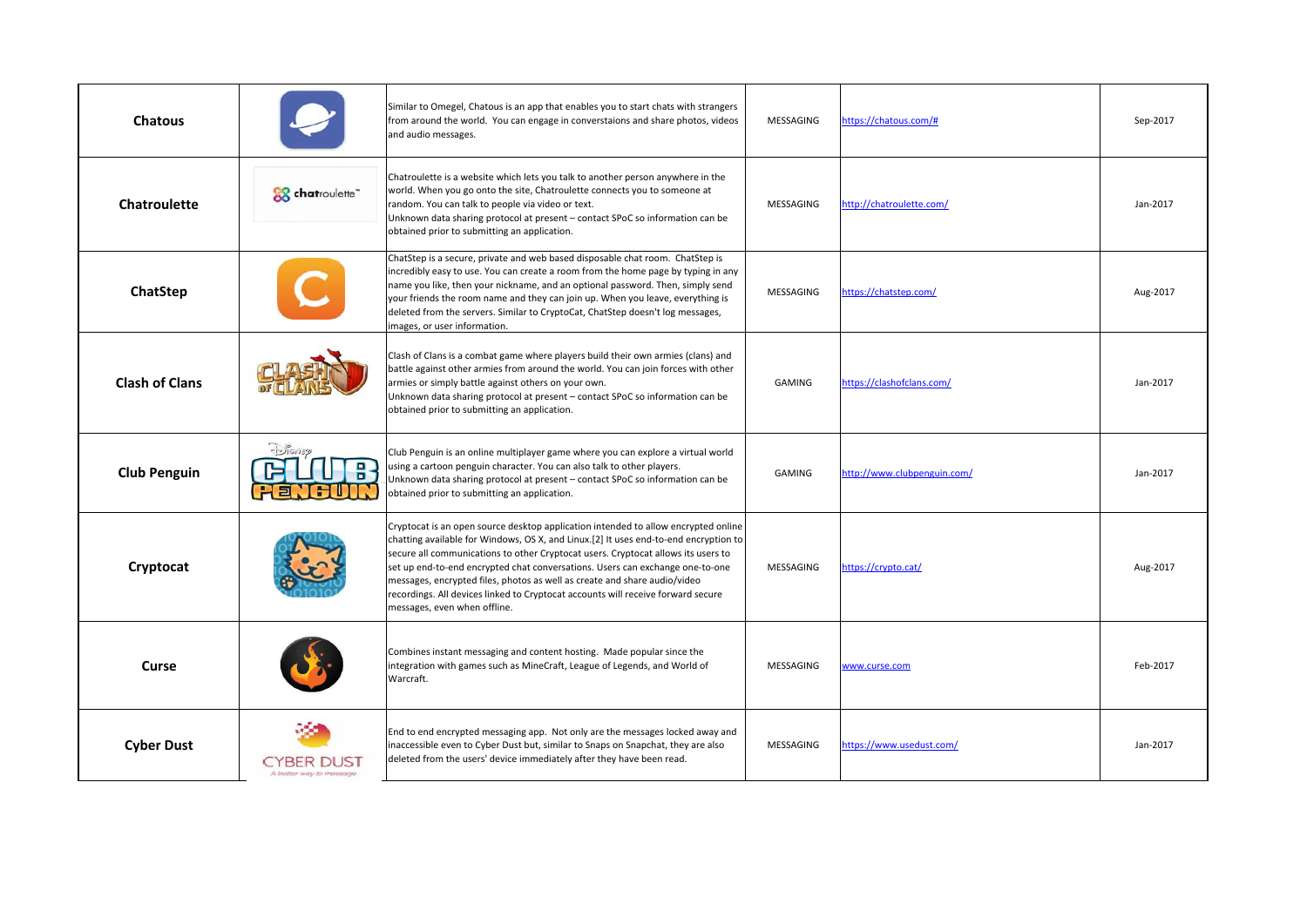| <b>DeviantArt</b> |                   | DeviantArt is an online community where you can post your art and comment on<br>other people's work.                                                                                                                                                                                                                                                          |               | CONTENT SHARING http://www.deviantart.com/ | Jan-2017 |
|-------------------|-------------------|---------------------------------------------------------------------------------------------------------------------------------------------------------------------------------------------------------------------------------------------------------------------------------------------------------------------------------------------------------------|---------------|--------------------------------------------|----------|
| <b>Dischord</b>   |                   | A Voice-Over-IP (VoIP) and messaging program popular with gamers. Clients<br>connect via their own account and can post media content in additon to<br>communicating with other members. A server can be set up by anyone for free<br>and is persistent after all clients have logged out.                                                                    | MESSAGING     | www.dischordapp.com                        | Feb-2017 |
| <b>Disqus</b>     |                   | Disqus is a worldwide blog comment hosting service for web sites and online<br>communities that uses a networked platform. The company's platform includes<br>various features, such as social integration, social networking, user profiles, spam<br>and moderation tools, analytics, email notifications, and mobile commenting.                            | MESSAGING     | https://disqus.com/                        | Jan-2017 |
| <b>Dot429</b>     | <b>dot429.com</b> | Dot429 is a professional community designed for the gay, lesbian, transgender and<br>bisexual community and those who support them. The site provides a variety of<br>content, including updates on issues and stories related to the LGBTA community.                                                                                                        |               | CONTENT SHARING http://fourtwonine.com/    | Jan-2017 |
| <b>Double Dog</b> | <b>DOUBLE DWG</b> | Double Dog is the social gaming app that lets users to send and accept dares with<br>the chance to win real money. Friends will dare users to do harmless and funny<br>things, with the user sharing the video or photo of them doing said dare and even<br>making some money off it if they are lucky.                                                       | GAMING        | http://doubledogapp.com/                   | Feb-2017 |
| Down              |                   | Originally titled Bang With Friends, Down is a dating app. Like Tinder, it's easy to set<br>up, and asks you to swipe through profiles to find matches for date or just sex. But<br>whereas Tinder helps you find people hook up with in your area, this time the<br>candidates aren't nearby strangers; they are people you are friends with on<br>Facebook. | <b>DATING</b> | https://www.downapp.com/                   | Jan-2017 |
| <b>Dubsmash</b>   |                   | Dubsmash is an app which lets you create your own music videos dubbed with<br>famous sounds and quotes. Once you've finished you can share the video with your<br>friends or with people from around the world.                                                                                                                                               |               | CONTENT SHARING https://www.dubsmash.com/  | Jan-2017 |
| Facebook          |                   | Facebook is the most popular social network on the web today. Facebook's user<br>base consists of more than 500 million individuals. The site offers up everything<br>social networking users want, including status updates, wall posts and private<br>messages.                                                                                             |               | CONTENT SHARING https://www.facebook.com/  | Jan-2017 |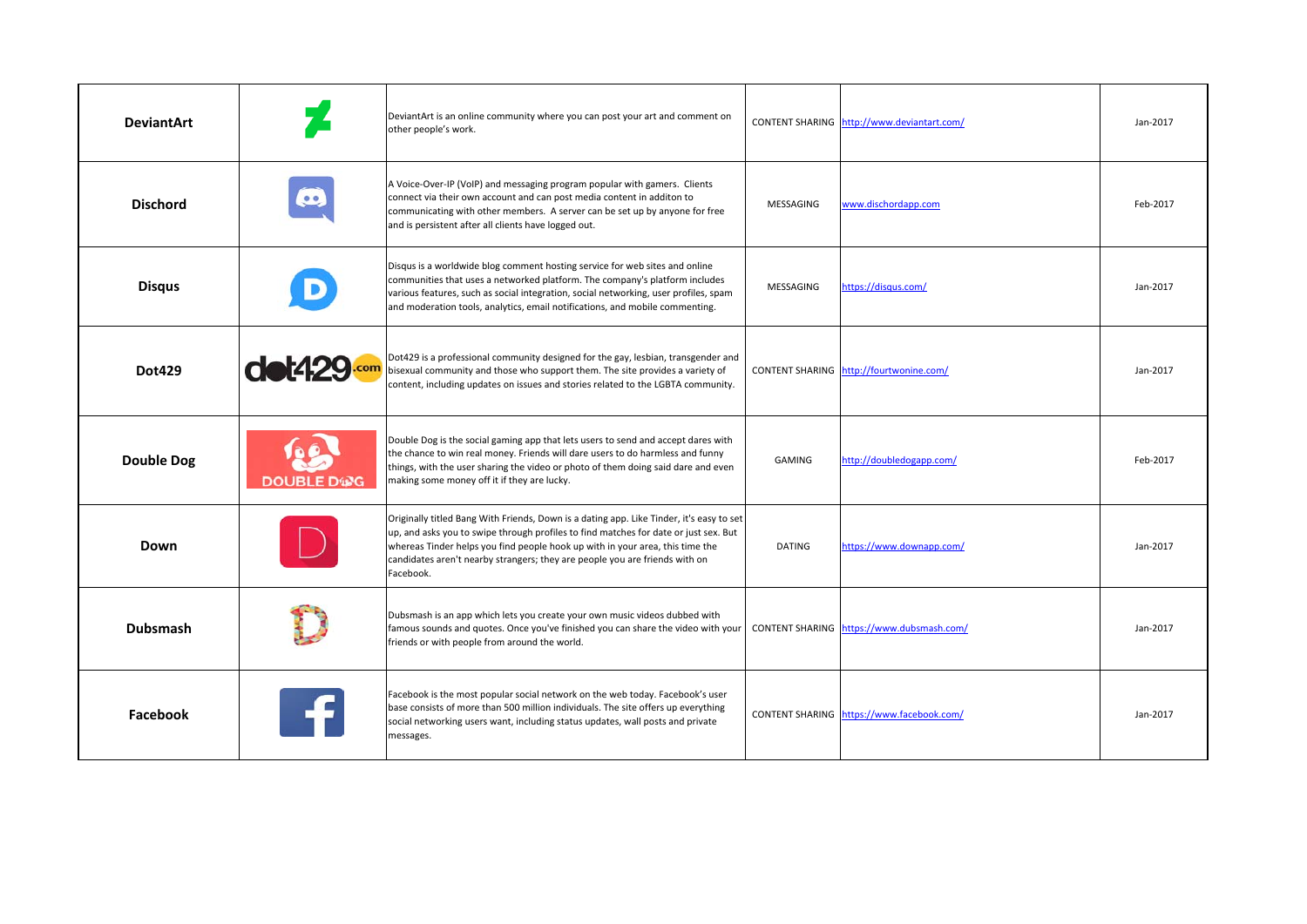| <b>Facebook Messenger</b> |            | Facebook Messenger is an app which allows users to communicate with their<br>friends from either their Facebook account, or their phonebook. Users can instant<br>message, create group chats, share photos and videos, record voice messages,<br>have live video chats, or simply talk to their friends and family.                                                                                                                          | MESSAGING     | https://en-gb.messenger.com/            | Jan-2017 |
|---------------------------|------------|-----------------------------------------------------------------------------------------------------------------------------------------------------------------------------------------------------------------------------------------------------------------------------------------------------------------------------------------------------------------------------------------------------------------------------------------------|---------------|-----------------------------------------|----------|
| FarmVille                 |            | FarmVille is a farming simulation social network game developed by Zynga in 2009.<br>It is similar to Happy Farm, Farm Town, and video games such as the Story of<br>Seasons series. Its gameplay involves various aspects of farm management such as<br>plowing land, planting, growing, and harvesting crops, harvesting trees and raising<br>livestock. You can create avatars of characters and have private chats with fellow<br>gamers. | GAMING        | https://www.zynga.com/games/farmville   | Apr-2017 |
| <b>Flickr</b>             |            | Flickr is an image hosting and video hosting website and web services suite that<br>was created by Ludicorp in 2004 and acquired by Yahoo on March 20, 2005. In<br>addition to being a popular website for users to share and embed personal<br>photographs, and effectively an online community, the service is widely used by<br>photo researchers and by bloggers to host images that they embed in blogs and<br>social media.             |               | CONTENT SHARING https://www.flickr.com/ | Feb-2017 |
| <b>FMyLife</b>            | <b>FML</b> | FMyLife is an online community where you can post a short caption about an<br>unfortunate incident that has happened during your day. The caption usually starts<br>with "today" and ends with "FML". You can also comment on other people's<br>stories.                                                                                                                                                                                      | MESSAGING     | http://www.fmylife.com/                 | Jan-2017 |
| <b>Foursquare</b>         |            | Foursquare is a local search-and-discovery service mobile app which provides<br>search results for its users. The app provides personalized recommendations of<br>places to go to near a user's current location based on users' "previous browsing<br>history, purchases, or check-in history".                                                                                                                                              |               | CONTENT SHARING https://foursquare.com/ | Mar-2017 |
| <b>FriendLife</b>         |            | FriendLife is a social network where you can broadcast live video, share photos and<br>chat with new friends and get followers. It contains a private messaging feature<br>and also enables you to earn money. It is completely free to download.                                                                                                                                                                                             |               | CONTENT SHARING https://friendlife.com/ | Apr-2017 |
| FurryMate                 |            | FurryMate is an online furry social networking and online dating service. To<br>effectively use FurryMate's features, users must subscribe to the service and pay a<br>monthly membership fee. Non-paying users are severely limited in that they may<br>send messages yet cannot read any received messages.                                                                                                                                 | <b>DATING</b> | https://furrymate.com/                  | May-2017 |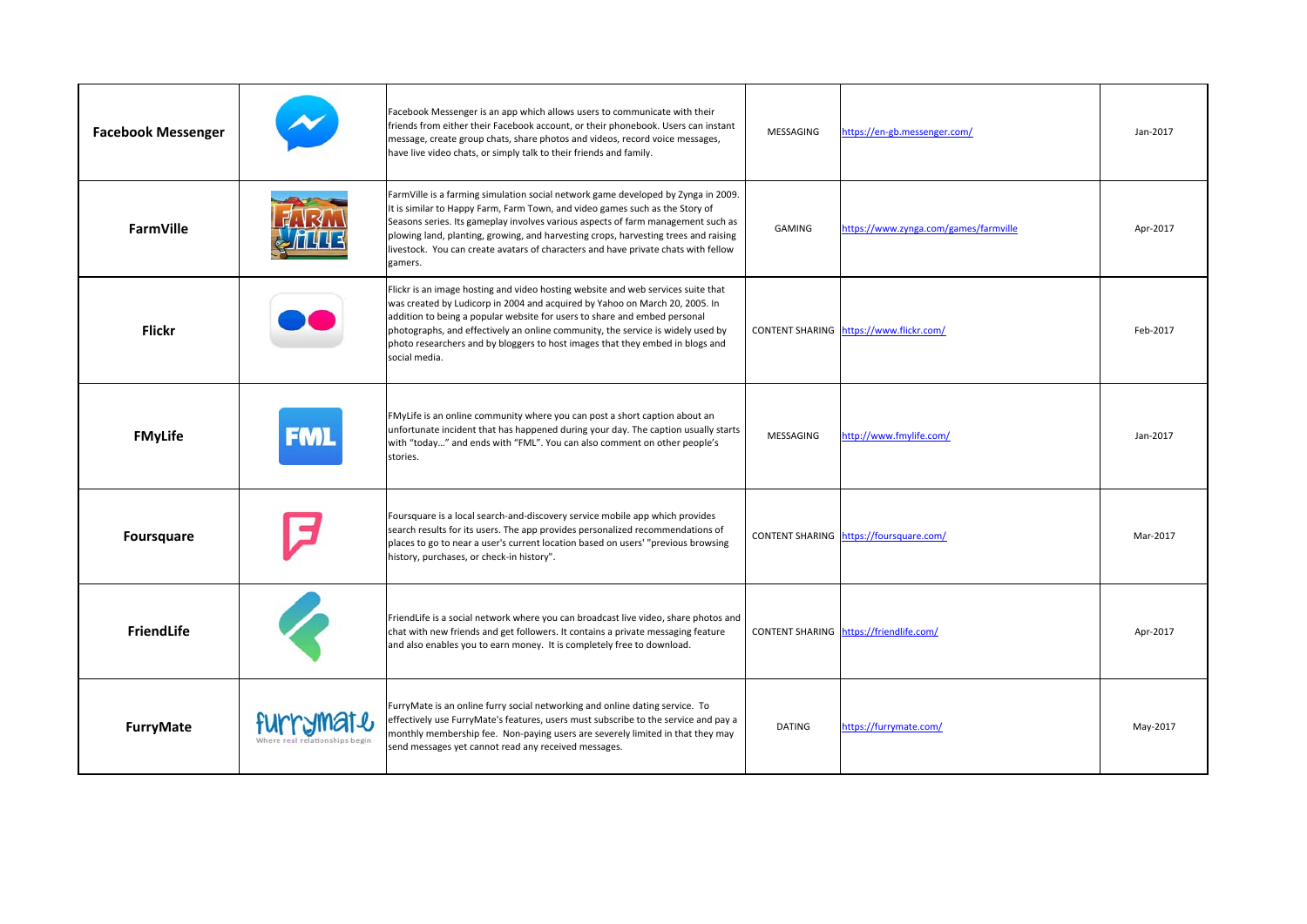| <b>Fuzz</b>            | Fuzz is world's first Gay Men Video Chat and Live Streaming Network.<br>Flirt, meet and video chat with SEXY GUYS for free! Fuzz has someone for<br>everyone. No matter what you're looking for: relationship, friends, play, dates,<br>love you can find it LIVE on Fuzz!                                                                                                                                                                                                                                                                                                                                                                                                                                                                                                                     | DATING        | https://itunes.apple.com/us/app/woof-gay-same-sex-video-<br>chat/id1171295262?mt=8 | Feb-2017 |
|------------------------|------------------------------------------------------------------------------------------------------------------------------------------------------------------------------------------------------------------------------------------------------------------------------------------------------------------------------------------------------------------------------------------------------------------------------------------------------------------------------------------------------------------------------------------------------------------------------------------------------------------------------------------------------------------------------------------------------------------------------------------------------------------------------------------------|---------------|------------------------------------------------------------------------------------|----------|
| Gaydar                 | Gaydar is a worldwide, profile-based dating website for gay and bisexual men,<br>women and couples over the age of 18. Although many of the individual profiles<br>are publicly accessible on the Internet, to gain more functionality and interact with<br>other users, a registration is required and a guest profile must be created.                                                                                                                                                                                                                                                                                                                                                                                                                                                       | <b>DATING</b> | http://www.gaydar.co.uk                                                            | Jan-2017 |
| <b>Google Hangouts</b> | Google Hangouts is a computer programme and app that lets you video call, phone<br>or message other users. You can either speak to one person at a time or have<br>group conversations                                                                                                                                                                                                                                                                                                                                                                                                                                                                                                                                                                                                         | MESSAGING     | https://hangouts.google.com/                                                       | Jan-2017 |
| Google+                | Google Plus is Google's take on the social network concept. The application is<br>intended to provide users with a number of improved social networking features.<br>Users will be able to create Circles that can be used to organize their contact list.<br>Circles, which are essentially social circles, allow users to separate friends, family<br>and coworkers however they like. Members of one circle cannot view the members<br>added to another circle on the user's profile, creating a much needed separation of<br>interests.                                                                                                                                                                                                                                                    |               | CONTENT SHARING https://plus.google.com/collections/featured                       | Jan-2017 |
| Grindr                 | Grindr is a geosocial networking app geared towards gay and bisexual men,<br>designed to help such men meet other men in their area. It runs on iOS and<br>Android. Available for download from the Apple App Store and Google Play, Grindr<br>comes in both free and subscription-based versions (the latter called Grindr Xtra).<br>The app makes use of mobile devices' geolocation, a feature of smart phones and<br>other devices which allows users to locate other men who are nearby. This is<br>accomplished through a user interface that displays a grid of representative photos<br>of men, arranged from nearest to farthest away. Tapping on a picture will display a<br>brief profile for that user, as well as the option to chat, send pictures, and share<br>one's location. | <b>DATING</b> | http://www.grindr.com/                                                             | Jan-2017 |
| GroupMe                | GroupMe is another app that doesn't charge fees or have limits for direct and<br>group messages. Users can also send photos, videos, and calendar links.                                                                                                                                                                                                                                                                                                                                                                                                                                                                                                                                                                                                                                       | MESSAGING     | https://groupme.com/en-GB/                                                         | Jan-2017 |
| <b>GROWLr</b>          | GROWLr is a social networking and dating app targeted at Gay men. With over<br>8,000,000 GROWLr members, you can view profiles from around the world or right<br>in your own neighborhood. Send and receive private messages, pictures, or voice<br>memos. Complete and up-to-date bear run and bear bar listings.                                                                                                                                                                                                                                                                                                                                                                                                                                                                             | DATING        | http://www.growlrapp.com/                                                          | Jun-2017 |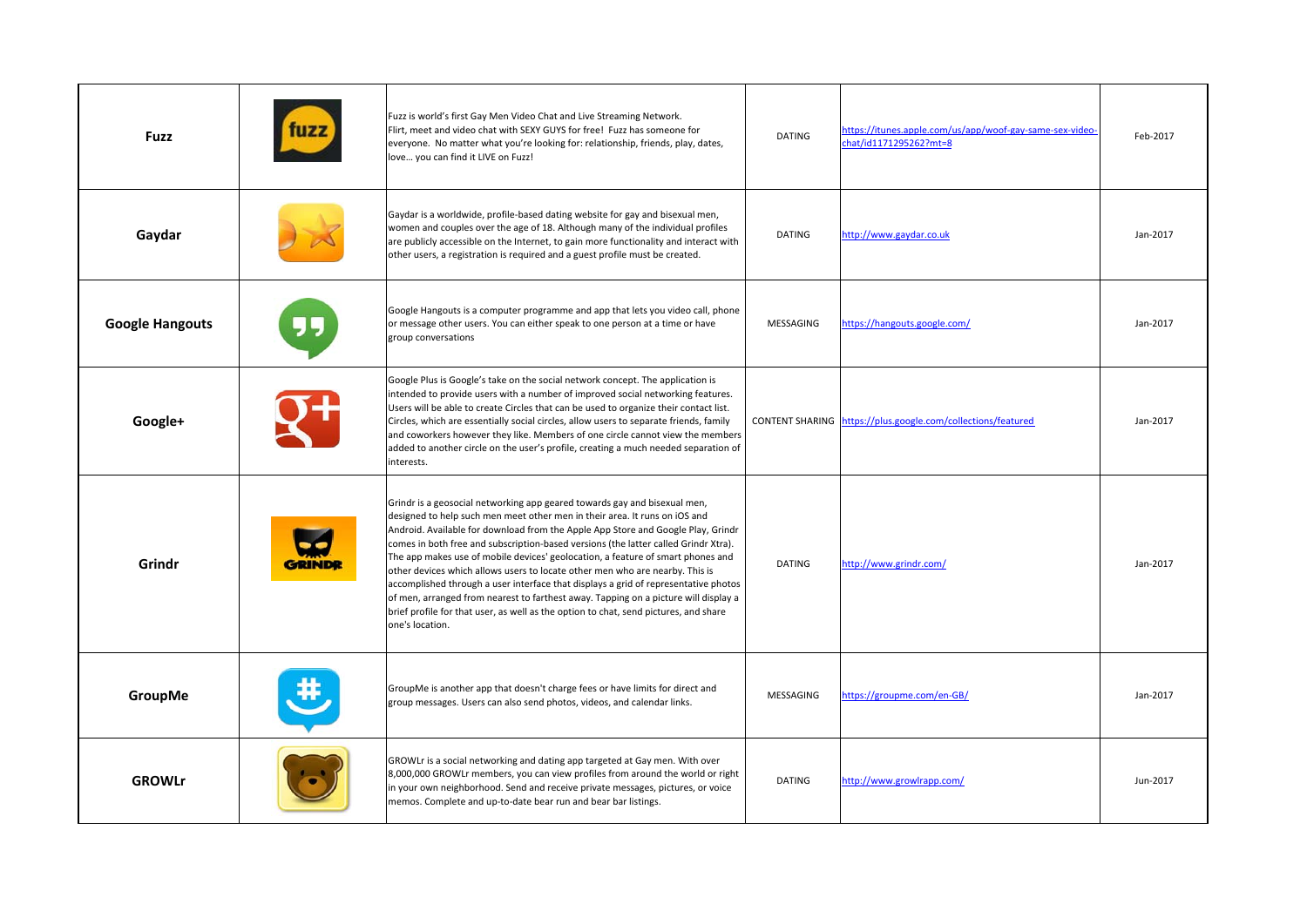| <b>Guy Spy</b>     |                   | Free gay dating and video chat app available on abdroid, iPhone and windows<br>mobile.                                                                                                                                                                                                                                                                                                                                                                                                                                          | <b>DATING</b> | http://www.guyspy.com/find-guys/                                                   | Feb-2017 |
|--------------------|-------------------|---------------------------------------------------------------------------------------------------------------------------------------------------------------------------------------------------------------------------------------------------------------------------------------------------------------------------------------------------------------------------------------------------------------------------------------------------------------------------------------------------------------------------------|---------------|------------------------------------------------------------------------------------|----------|
| <b>Habbo Hotel</b> |                   | Habbo Hotel is a social network site where you can communicate and interact in a<br>virtual hotel. You can create your own characters, design hotel rooms, and talk to<br>other players. You can also chat in the public rooms, which can be used by anyone.<br>If you want to chat privately to someone you can create a guest room.                                                                                                                                                                                           | GAMING        | https://www.habbo.com/                                                             | Jan-2017 |
| Holla              |                   | HOLLA (formerly known as ChaCha) is the best random video chat where you can<br>meet fun and interesting people from all over the world in seconds! With one tap,<br>you are matched with someone to start a video chat.                                                                                                                                                                                                                                                                                                        | MESSAGING     | https://itunes.apple.com/us/app/holla-best-random-video-<br>chat/id1125318983?mt=8 | Aug-2017 |
| HookedUp           |                   | Hooked up has been marketed as one of the best apps on the marker for casual<br>sexual encounters and 'hook ups' and a social meeting platform through which you<br>can connect, meet and date people who have similar interests.                                                                                                                                                                                                                                                                                               | DATING        | http://hookedup.in/                                                                | Jan-2017 |
| Hornet             |                   | Hornet is a free gay chat that connects guys worldwide.                                                                                                                                                                                                                                                                                                                                                                                                                                                                         | <b>DATING</b> | https://hornetapp.com/                                                             | Jan-2017 |
| <b>Hot or Not</b>  |                   | Hot or Not is a rating site that allows users to rate the attractiveness of photos<br>submitted voluntarily by others. The site offers a matchmaking engine called 'Meet<br>Me' and an extended profile feature called "Hotlists".                                                                                                                                                                                                                                                                                              | <b>DATING</b> | https://m.hotornot.com/                                                            | Jan-2017 |
| <b>House Party</b> | <b>Houseparty</b> | Replaced the now defunct 'Meerkat'. It's an app for video chatting with friends<br>that the company is calling a "synchronous social network" $-$ a place to be<br>together even when you're apart.                                                                                                                                                                                                                                                                                                                             |               | CONTENT SHARING https://joinhouse.party/                                           | Feb-2017 |
| <b>Huggle</b>      | Huggle            | Huggle is a location-based social application which connects users based on<br>commonality of places they frequent. Users can only message each other if they<br>have at least one place in common. Huggle uses Facebook, Foursquare, and<br>Instagram to build a user profile with photos, basic information and a list of<br>favourite places. New places automatically add to this list when the user visits<br>them in real life. This list can be edited at any time, and users can delete places or<br>make them private. | <b>DATING</b> | https://huggle.com/                                                                | Mar-2017 |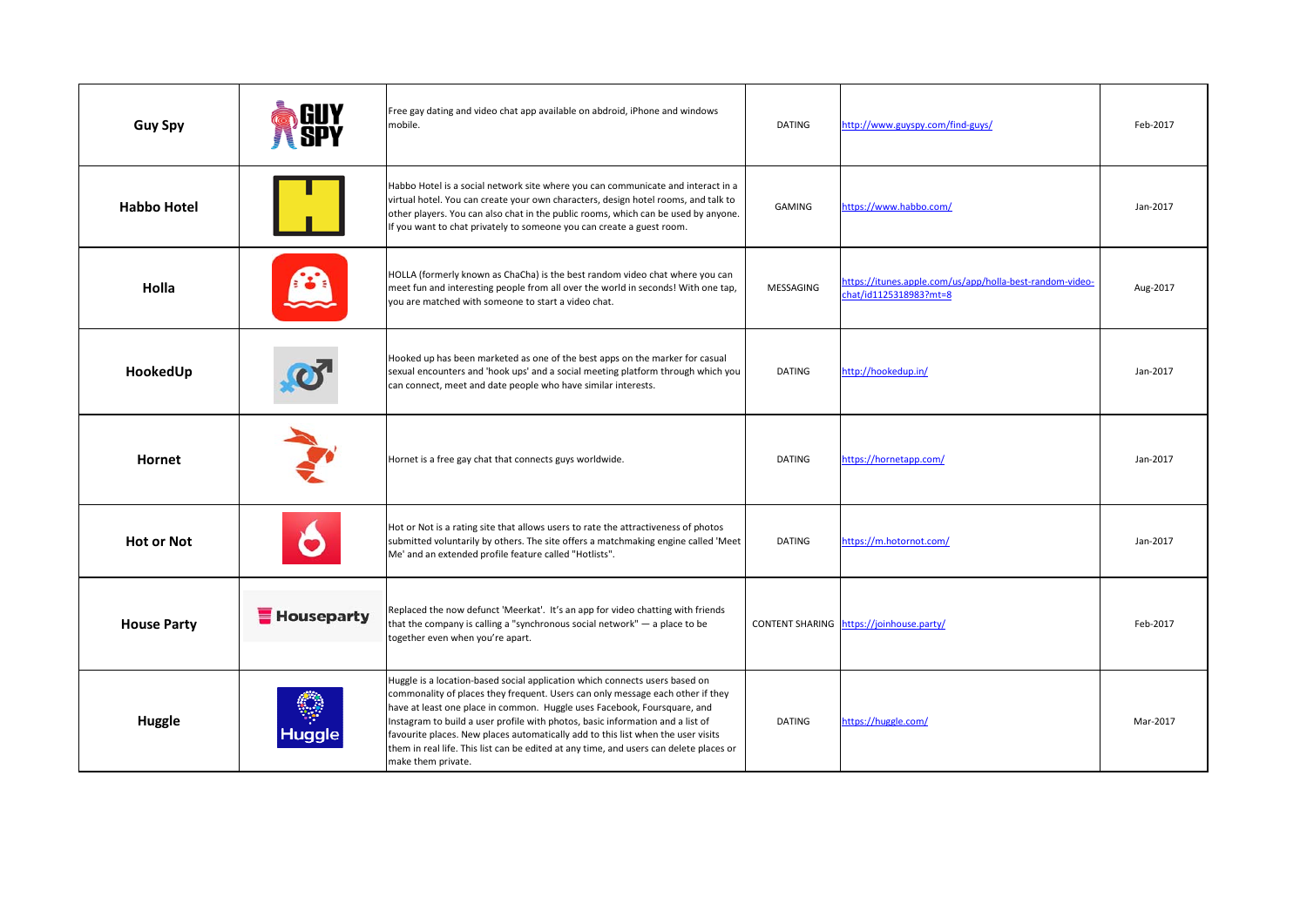| ICQ                  | This is a new app with an age rating as low as 4 where young people can connect<br>with almost anyone. The app boast's its 'very friendly video chat interface' and<br>'unlimited international chat rooms and channels.' While this app claims to have a<br>secure network and manageable privacy features it also comes with its risks. You<br>can video call using 'masks' where what you're seeing may not be who you're<br>talking too, also the fact anyone from anywhere in the world could use this app to<br>connect with your nearest and dearest and not always for the nicest of reasons. | MESSAGING                         | https://icq.com/windows/en                                                                                  | Mar-2017 |
|----------------------|-------------------------------------------------------------------------------------------------------------------------------------------------------------------------------------------------------------------------------------------------------------------------------------------------------------------------------------------------------------------------------------------------------------------------------------------------------------------------------------------------------------------------------------------------------------------------------------------------------|-----------------------------------|-------------------------------------------------------------------------------------------------------------|----------|
| Instagram            | Instagram lets users snap, edit, and share photos and 15-second videos, either<br>publicly or with a private network of followers. It unites the most popular features<br>of social media sites: sharing, seeing, and commenting on photos. It also lets you<br>apply fun filters and effects to your photos, making them look high-quality and<br>artistic.                                                                                                                                                                                                                                          |                                   | CONTENT SHARING https://www.instagram.com/?hl=en                                                            | Jan-2017 |
| InstaMessage         | InstMessage allows you to chat privately to other people on Instagram. You can<br>chat with friends, or any other Instagram users - it also tells you if there are other<br>Instagram users nearby.                                                                                                                                                                                                                                                                                                                                                                                                   | <b>MESSAGING</b>                  | http://instamessage-instagram-<br>hat.en.uptodown.com/android                                               | Feb-2017 |
| Jack'd               | Jack'd is a location-based chat and dating app catering to gay men. It is available for<br>Android, iPhone, and Windows phones. Jack'd launched in 2010 and has 5 million<br>users around the world. Like a lot of dating apps, Jack'd has a free version and a<br>paid version. With a free membership, users are limited in how many profiles they<br>can view each day. They can message people without already "matching," or they<br>can wait until a match is established and then start a conversation.                                                                                        | <b>DATING</b>                     | https://www.jackd.mobi/                                                                                     | Apr-2017 |
| KamStar              | Powered by VivaVideo Team, KamStar has its unique way to make your own lively<br>lip sync musical video or dubbing movie clips from your favorite songs or TV shows<br>with magical real-time visual effects. Different from Musical.ly, Dubsmash,<br>Funimate, Flipagram, Snapchat or Triller, KamStar owns some of the best effects<br>and fun filters, which can help you get more followers & likes in your video<br>community.                                                                                                                                                                   | <b>CONTENT SHARING</b>            | https://itunes.apple.com/de/app/kamstar-lip-sync-musical-<br>video-like-live-karaoke/id1042516158?l=en&mt=8 | Mar-2017 |
| Keek                 | Keek is a free online social networking service that allows its users to upload video<br>status updates, which are called "keeks". Users can post keeks to the Keek website<br>using a webcam or via the Keek mobile apps for iPhone, Windows Phone,<br>BlackBerry, or Android. Users can also reply back with text or video comments,<br>known as "keekbacks", and share content to other major social media networks.<br>There is also an embed option so users can embed their keeks into a blog or<br>website.                                                                                    | CONTENT SHARING https://www.k.to/ |                                                                                                             | Feb-2017 |
| <b>Kik Messenger</b> | Kik Messenger is an app that lets kids text for free. It's fast and has no message<br>limits, character limits, or fees if you only use the basic features. Because it's an<br>app, the texts won't show up on your kid's phone's messaging service, and you're<br>not charged for them (beyond standard data rates).                                                                                                                                                                                                                                                                                 | MESSAGING                         | https://www.kik.com/                                                                                        | Jan-2017 |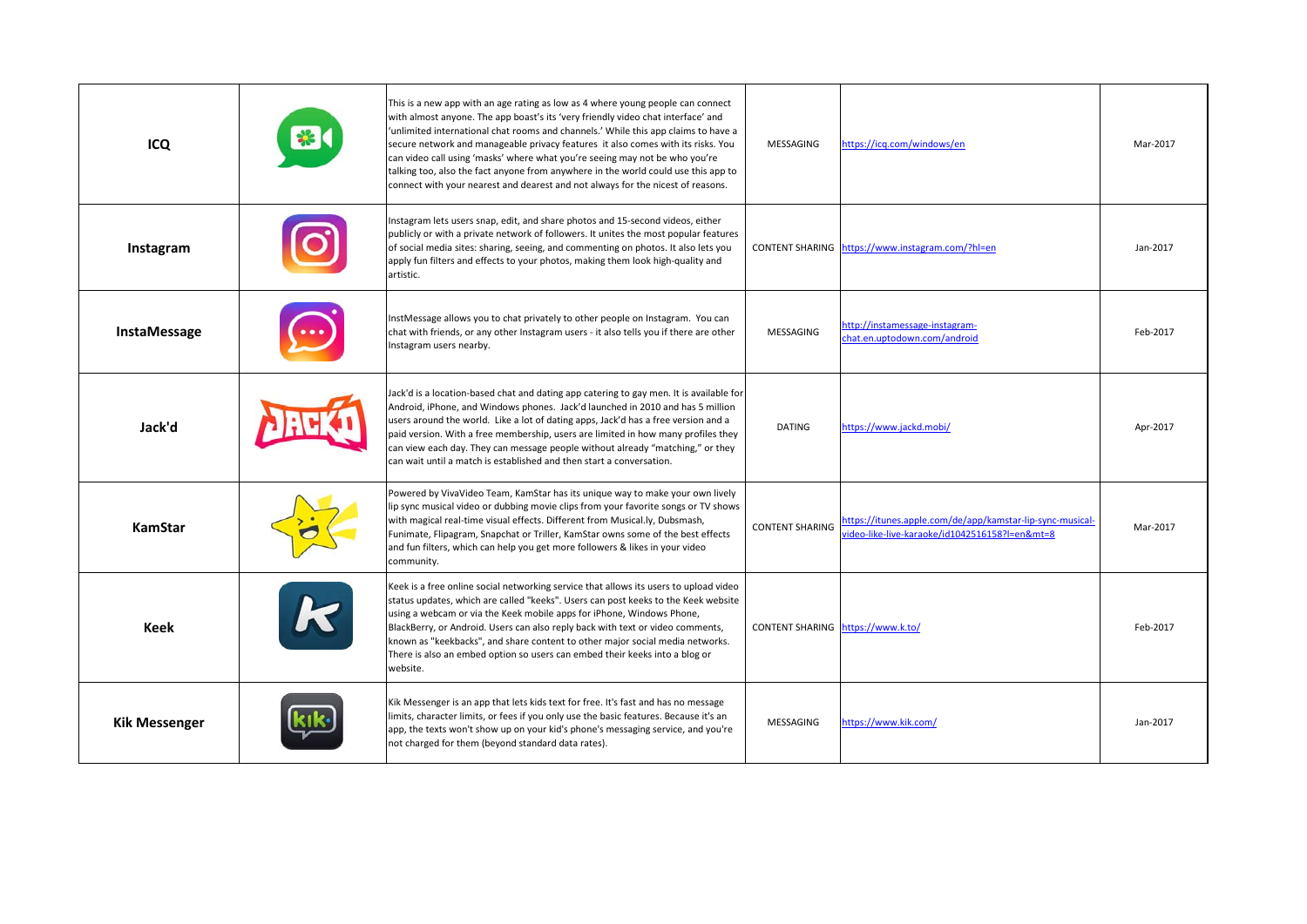| <b>Kiwi</b>               |                      | Kiwi is a fast and easy way to ask your friends interesting questions and find out<br>what they think. Features: • Answer questions about yourself and share your<br>thoughts with the world • Follow your friends and interesting personalities to<br>create a personalized feed . Share your profile to gain a following.                                                                                                                                             | CONTENT SHARING https://kiwi.qa/ |                                                                                | Jun-2017 |
|---------------------------|----------------------|-------------------------------------------------------------------------------------------------------------------------------------------------------------------------------------------------------------------------------------------------------------------------------------------------------------------------------------------------------------------------------------------------------------------------------------------------------------------------|----------------------------------|--------------------------------------------------------------------------------|----------|
| <b>KK Friends</b>         |                      | KK Friends aka Kik Friends. Find new Kik Friends and start chatting immediately!<br>With KK Friends you can search for specific Ages, Genders and Sexual Orientations.<br>Just set up your profile and make new friends for Kik in seconds. You don't even<br>need to copy / paste Kik Usernames, all you have to do is one swipe up and a new<br>Kik Messenger Conversation with your new Kik Friend will open.                                                        | MESSAGING                        | http://kikfriendsapp.com/                                                      | Feb-2017 |
| Line                      |                      | A multifaceted text, video, and voice-messaging app that also integrates social<br>media elements such as games and group chats. Teens are drawn to Line not only<br>because it's a bit of an all-in-one mobile hub but also because it offers a lot of of<br>teen-friendly elements, such as a selection of over 10,000 stickers and wacky<br>emoticons, as well as Line Play, an avatar-based social network. The free texting<br>and video calls don't hurt, either. | MESSAGING                        | https://line.me/en/                                                            | Jan-2017 |
| Live.ly                   | $\bullet$<br>live.ly | Live.ly - Live Video Streaming poses all of the same risks that all live streaming<br>services do, so poor choices, oversharing, and chatting with strangers are all a part<br>of the package.                                                                                                                                                                                                                                                                          |                                  | CONTENT SHARING http://www.lively.com                                          | Jan-2017 |
| Live.me                   |                      | Live.me - Live Video Streaming App! Broadcast, Chat, Share, Follow and be a Star! is<br>a tool for broadcasting live-streaming videos and watching others' videos. The<br>terms of use specify that users be at least 18 or have parental permission to use<br>the tool, but tweens and young teens are broadcasting.                                                                                                                                                   |                                  | CONTENT SHARING http://www.liveme.com/                                         | Jan-2017 |
| <b>Live Camera Viewer</b> |                      | Download free Live Camera Viewer for Android, iOS, Windows Phone and Windows<br>live security camera video streaming app to view and control thousands of real<br>time public CCTV web cameras, security video cameras, webcams, live cams, public<br>and private IP cameras, surveillance web cameras around the world right from your<br>phone or tablet.                                                                                                             |                                  | CONTENT SHARING http://livecams.vinternete.com/                                | Mar-2017 |
| <b>Live Chat</b>          |                      | Meet people around the world with just one swipe. LiveChat connects the world<br>for you. Nothing is more fun than meeting new people from different countries and<br>exploring the world at your home. Want to meet new people from other<br>countries? Practice your English? Learn foreign languages with people all over the<br>world? LiveChat can do all these for you, and for FREE!                                                                             | MESSAGING                        | https://itunes.apple.com/us/app/live-chat-meet-new-<br>eople/id1150354351?mt=8 | Feb-2017 |
| Lovoo                     |                      | "LOVOO is the place for chatting and getting to know people. Discover people<br>nearby on the Radar, find new friends, or the love of your life". It has chat facilities<br>and a radar based on your geo-location enabling you to chat to people nearby.                                                                                                                                                                                                               | <b>DATING</b>                    | https://www.lovoo.com/                                                         | Mar-2017 |
| <b>Medium</b>             |                      | Medium is an online publishing platform developed by Twitter co-founder Evan<br>Williams, and launched in August 2012. It is legally owned by A Medium<br>Corporation. The platform is an example of evolved social journalism, having a<br>hybrid collection of amateur and professional people and publications, or exclusive<br>blogs or publishers on Medium and is regularly regarded as a blog host.                                                              |                                  | CONTENT SHARING https://medium.com/m/app                                       | Jan-2017 |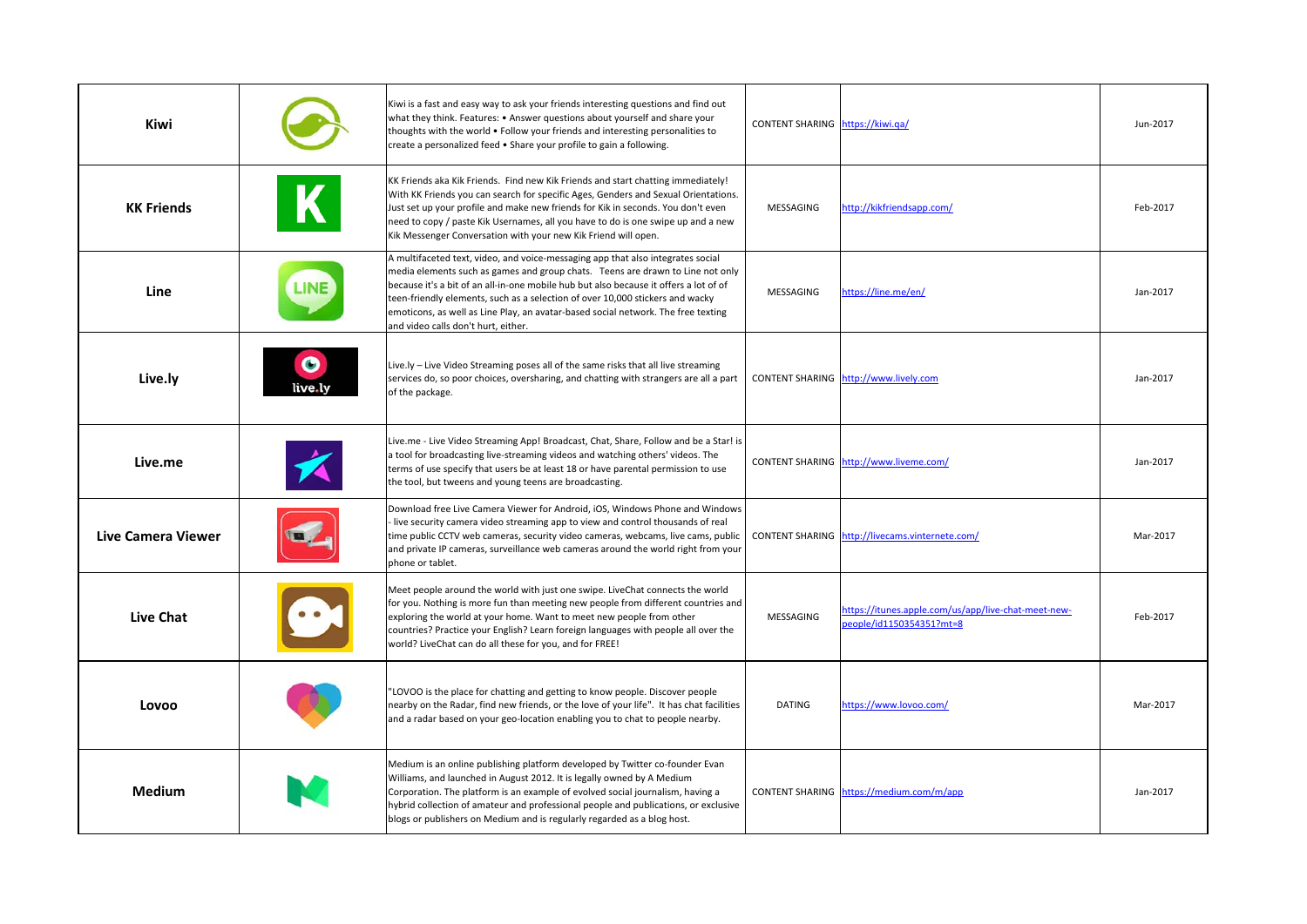| <b>MeetMe</b>    | $\mathbf{C}$ | MeetMe, formerly MyYearbook, is a social media site primarily aimed towards<br>teens. It features many activities which help teens make friends and meet people.<br>It even helps with the teen dating seen, as it allows teens to secretly admire one<br>another. If two people secretly admire each other it will send them a message<br>congratulating them and encouraging them to hold a conversation. MeetMe also<br>has a virtual economy called "LunchMoney" which users can spend on virtual gifts,<br>stickers, charitable donations and more.                                         | <b>DATING</b> | https://www.meetme.com/                                           | Jan-2017 |
|------------------|--------------|--------------------------------------------------------------------------------------------------------------------------------------------------------------------------------------------------------------------------------------------------------------------------------------------------------------------------------------------------------------------------------------------------------------------------------------------------------------------------------------------------------------------------------------------------------------------------------------------------|---------------|-------------------------------------------------------------------|----------|
| Meetup           |              | Meetup is an online social networking portal that facilitates offline group meetings<br>in various localities around the world. Meetup allows members to find and join<br>groups unified by a common interest, such as politics, books, games, movies,<br>health, pets, careers or hobbies.                                                                                                                                                                                                                                                                                                      | <b>DATING</b> | https://www.meetup.com/apps/                                      | Jan-2017 |
| <b>Melon</b>     |              | Melon is a new video messaging and chat app that enables you to have video chats<br>with new friends.                                                                                                                                                                                                                                                                                                                                                                                                                                                                                            | MESSAGING     | https://themelonapp.com/                                          | Sep-2017 |
| <b>Meow Chat</b> |              | Meow Chat is a social network that allows you to have chats with strangers in a<br>public chat room, with the option to then move into a private conversation, or to<br>chat with other people based on their location.                                                                                                                                                                                                                                                                                                                                                                          | MESSAGING     | https://itunes.apple.com/gb/app/meowchat/id585660589?<br>$nt = 8$ | Jan-2017 |
| <b>Minecraft</b> |              | Minecraft is a game that lets you build and create a virtual world using building<br>blocks. Other activities include using the multiplayer function to explore the worlds<br>created by other users and to combat, chat and play with them.                                                                                                                                                                                                                                                                                                                                                     | GAMING        | https://minecraft.net/en-us/                                      | Jan-2017 |
| Miniclip         |              | Miniclip is an online gaming website. You can compete and play against other<br>people and even create your own game players page with statistics. You can instant<br>message people and comment on the games on Miniclip.                                                                                                                                                                                                                                                                                                                                                                       | GAMING        | http://www.miniclip.com/games/en/                                 | Jan-2017 |
| Moco             | MOCO         | Chat App that enables you to chat with millions of people nearby or around the<br>world, make new friends, be social, flirt, play games and more, for all free. Join<br>hundreds of chat rooms and forums, or start your own 1-1 or group chats, including<br>free unlimited voice message. Search by age, gender, location or sexual<br>preference.                                                                                                                                                                                                                                             | <b>DATING</b> | https://www.mocospace.com/                                        | Jun-2017 |
| <b>Monkey</b>    |              | An app that enables you to have Facetime with random strangers. Once you<br>register for the Monkey App, you verify your phone number, age, Snapchat name<br>and whether you are male or female - it then asks you to allow access to your<br>contacts. Once this is done, 'Monkey' will try to connect you with people from<br>across the world of a similar age. Once connected both users have to 'add time' to<br>continue with the FaceTime, otherwise the chat will disconnect. When FaceTime<br>has been enabled there's an option onscreen to add the person as a friend on<br>Snapchat. | MESSAGING     | https://monkey.cool/                                              | May-2017 |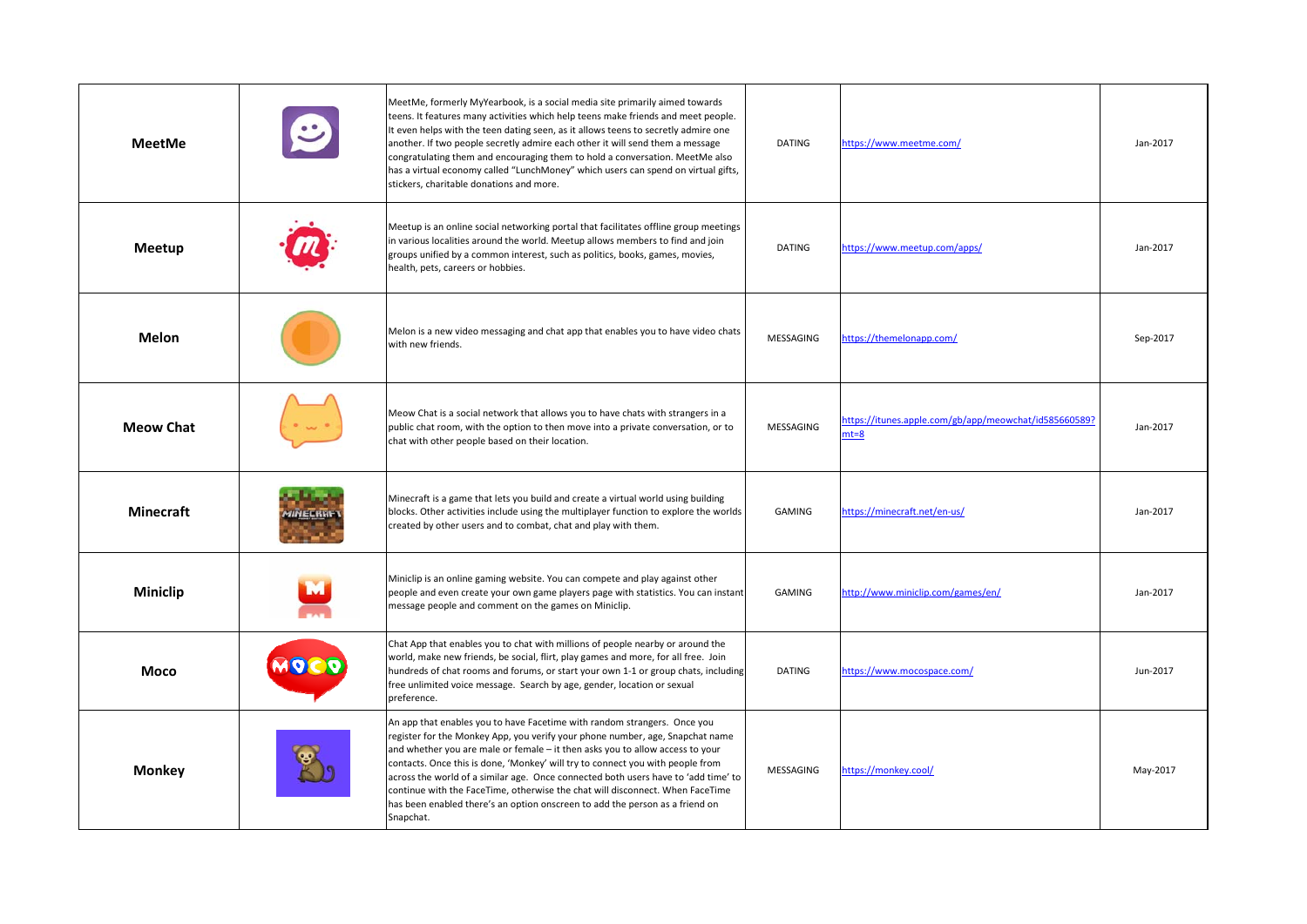| <b>Moshi Monsters</b>  |                       | Moshi Monsters is an online game where you can adopt and look after a pet<br>monster. You can use your pet monster to make your way through different<br>challenges and games.                                                                                                                                                                                      | GAMING                              | http://www.moshimonsters.com/home/                                     | Jan-2017 |
|------------------------|-----------------------|---------------------------------------------------------------------------------------------------------------------------------------------------------------------------------------------------------------------------------------------------------------------------------------------------------------------------------------------------------------------|-------------------------------------|------------------------------------------------------------------------|----------|
| <b>MovieStarPlanet</b> |                       | MovieStarPlanet is an online game. You can create a famous movie star character<br>to talk to others in the chat room, play games and watch videos.                                                                                                                                                                                                                 | GAMING                              | https://www.moviestarplanet.com/                                       | Jan-2017 |
| <b>Mr Creepy Pasta</b> |                       | Creepypastas are horror-related legends or images that have been copy-and-<br>pasted around the Internet. These Internet entries are often brief, user-generated,<br>paranormal stories intended to scare readers. They include gruesome tales of<br>murder, suicide, and otherworldly occurrences.                                                                 |                                     | CONTENT SHARING http://mrcreepypasta.wikia.com/wiki/Mrcreepypasta Wiki | May-2017 |
| <b>Mumble</b>          |                       | A Voice-Over-IP (VoIP) program popular with gamers. A server can be rented via<br>the website or set up privately by a user.                                                                                                                                                                                                                                        | MESSAGING                           | www.mumble.com                                                         | Feb-2017 |
| <b>Musical.ly</b>      | Պռ                    | Musical.ly - Your Music Video Community is a performance and video sharing<br>social network that mostly features teens lip syncing and to famous songs but also<br>includes some original songwriting and singing. Musers, as devoted users are<br>called, can build up a following among friends or share posts publicly.                                         | CONTENT SHARING https://musical.ly/ |                                                                        | Jan-2017 |
| <b>My Free Cams</b>    | <b>MyFreeCams.com</b> | MyFreeCams.com (commonly abbreviated MFC) is a website providing live webcam<br>performances by models, typically featuring nudity and sexual activity often ranging<br>from striptease and dirty talk to masturbation with sex toys.                                                                                                                               |                                     | CONTENT SHARING   www.myfreecams.com                                   | May-2017 |
| <b>MyLOL</b>           |                       | MyLOL is a social networking website aimed at teenagers founded in November<br>2006. The site has around 90,000 members from countries including United States,<br>Canada, the United Kingdom, New Zealand and Australia.                                                                                                                                           | <b>DATING</b>                       | http://www.mylol.com/                                                  | Jan-2017 |
| <b>MyMFB</b>           |                       | MyMFB is a Muslim-oriented social networking website. It was launched in May<br>2010 in response to a controversial group on Facebook entitled Everybody Draw<br>Mohammed Day and Pakistan's block of Facebook in response. The number one<br>social media app in Pakistan and has been used by offenders to groom victims for<br>radicalisation and jihadi brides. |                                     | CONTENT SHARING http://mymfb.com/                                      | Jan-2017 |
| <b>Myspace</b>         | <b>is</b> myspace     | Myspace is a social networking website offering an interactive, user-submitted<br>network of friends, personal profiles, blogs, groups, photos, music, and videos                                                                                                                                                                                                   |                                     | CONTENT SHARING https://myspace.com/                                   | Feb-2017 |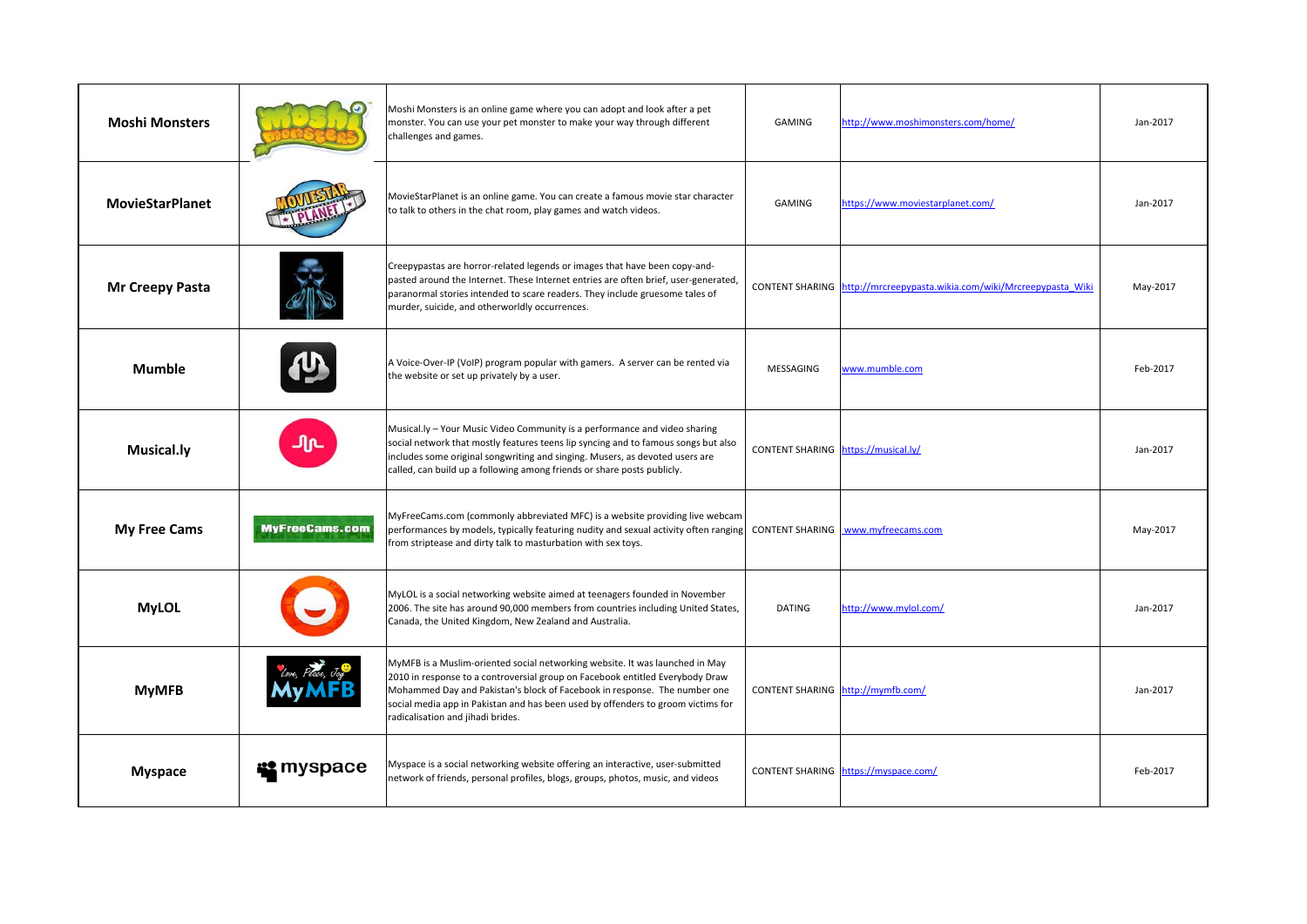| Omegle           | Omegle is a chat site that puts two strangers together in their choice of a text chat<br>or a video chat room. Being anonymous can be very attractive to teens, and<br>Omegle provides a no-fuss opportunity to make connections. Its "interest boxes"<br>also let users filter potential chat partners by shared interests.                                                                                                                                                                                                                                                                                                                                                                                                                                             | MESSAGING                          | http://www.omegle.com/                    | Jan-2017 |
|------------------|--------------------------------------------------------------------------------------------------------------------------------------------------------------------------------------------------------------------------------------------------------------------------------------------------------------------------------------------------------------------------------------------------------------------------------------------------------------------------------------------------------------------------------------------------------------------------------------------------------------------------------------------------------------------------------------------------------------------------------------------------------------------------|------------------------------------|-------------------------------------------|----------|
| <b>Only Lads</b> | Only Lads is a gay and bisexual chat and dating service directed at men. It is<br>available via Apple and Android through the App and play stores.                                                                                                                                                                                                                                                                                                                                                                                                                                                                                                                                                                                                                       | <b>DATING</b>                      | https://www.onlylads.com/                 | Apr-2017 |
| ooVoo            | ooVoo is a video chat app. It lets you make video calls, voice calls and send texts to<br>friends and family. You can also start a group video chat with up to 12 people. The<br>default privacy settings are set to 'public', so you can talk to people you don't<br>know, but they can be changed so that you can just talk to your friends.                                                                                                                                                                                                                                                                                                                                                                                                                           | MESSAGING                          | http://www.oovoo.com/                     | Jan-2017 |
| Peach            | Peach is a mobile application-based social network created by Dom Hofmann.<br>Peach is available as an Android and iOS application. Hoffman is a co-founder of<br>Vine. It was introduced at the January 2016 Consumer Electronics Show in Las<br>Vegas. Peach gives users a very simple way to share posts with friends using<br>photos, looping videos, text-based messages, links, GIFs, the weather, your location<br>and more.                                                                                                                                                                                                                                                                                                                                      | CONTENT SHARING http://peach.cool/ |                                           | Jan-2017 |
| Periscope        | Periscope is a live video streaming app for iOS and Android developed by Kayvon<br>Beykpour and Joe Bernstein and acquired by Twitter before launch in 2015.                                                                                                                                                                                                                                                                                                                                                                                                                                                                                                                                                                                                             |                                    | CONTENT SHARING https://www.periscope.tv/ | Jan-2017 |
| Pheed            | Pheed is a relatively new thing that's been attracting more young people to its<br>platform on the web and mobile. Built to offer the best components of all social<br>networks while remaining heavy on the multimedia side of photo and video, more<br>kids have been turning to this one to connect to their friends and express<br>themselves. It's also attracted quite a few hot musicians and artists to use for<br>promoting their own original content, which could be another reason why teens<br>like it so much.                                                                                                                                                                                                                                             |                                    | CONTENT SHARING https://www.pheed.com/    | Jan-2017 |
| <b>Pinterest</b> | Pinterest is a web and mobile application company that operates a photo sharing<br>website. Registration is required for use. Users can upload, save, sort, and manage<br>images—known as pins—and other media content (e.g., videos) through collections<br>known as pinboards. Pinterest acts as a personalized media platform. Users can<br>browse the content of others in their feed. Users can then save individual pins to<br>one of their own boards using the "Pin It" button, with pinboards typically<br>organized by a central topic or theme. Users can personalize their experience by<br>pinning items, creating boards, and interacting with other members. The end result<br>is that the "pin feed" of each user displays unique, personalized results. | <b>CONTENT SHARING</b>             | https://uk.pinterest.com/                 | Feb-2017 |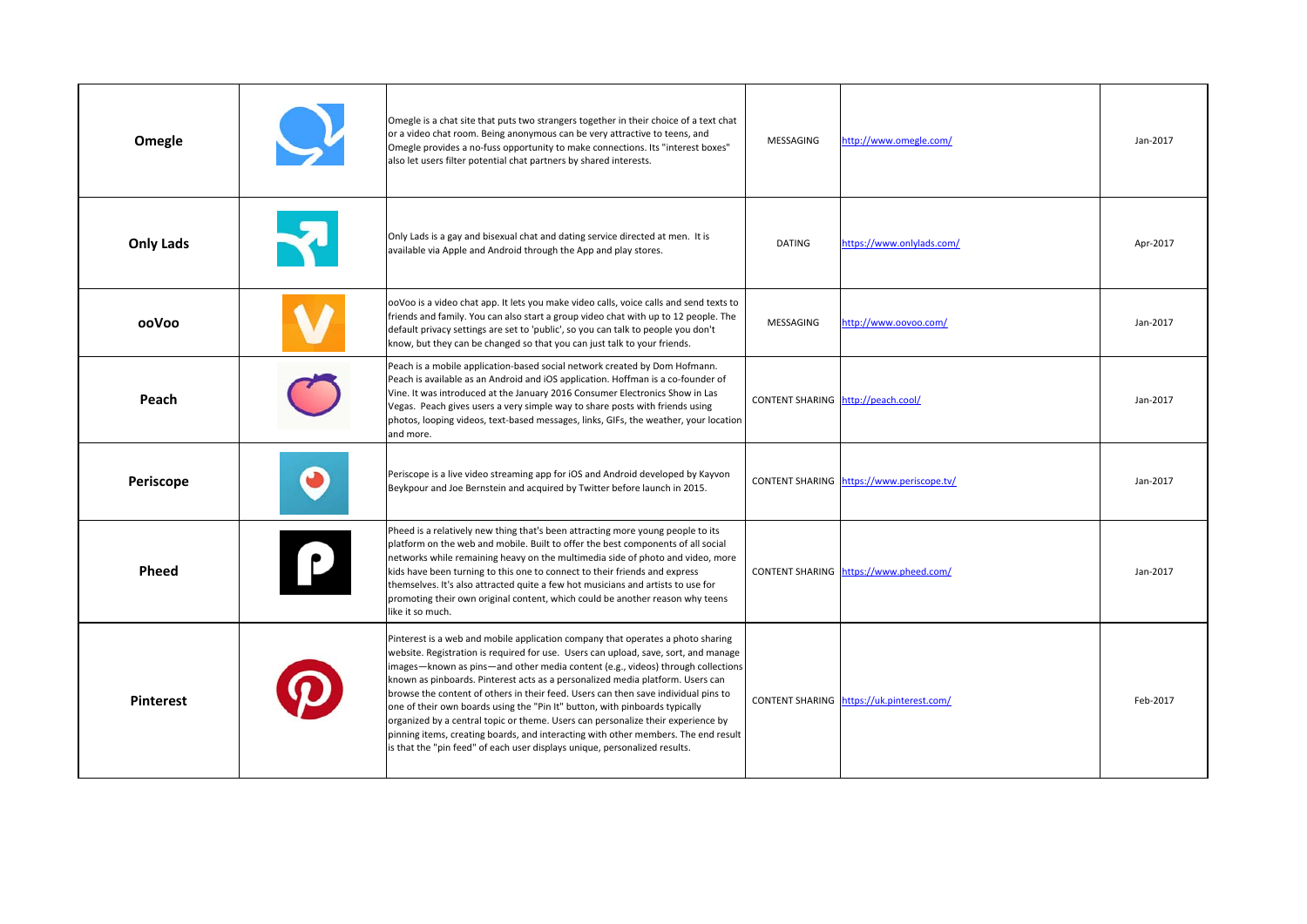| <b>Private Photos</b><br>(Calculator%) |        | Private Photo (Calculator%) app is private photos and videos hidden behind<br>calculator. Anyone who starts this application looks as a calculator but if you put in<br>passcode it will open up private area. All files are securely stored in the App and<br>remain completely private and confidential.                                                                                                                                                                      | <b>CONTENT SHARING</b> | https://itunes.apple.com/gb/app/private-photos-<br>alculator/id571206791?mt=8 | Feb-2017 |
|----------------------------------------|--------|---------------------------------------------------------------------------------------------------------------------------------------------------------------------------------------------------------------------------------------------------------------------------------------------------------------------------------------------------------------------------------------------------------------------------------------------------------------------------------|------------------------|-------------------------------------------------------------------------------|----------|
| Qeep                                   |        | App that enables you to chat, meet and make new friends. Chat with friends<br>around the world or those nearby. Easily allows you to share and upload images.                                                                                                                                                                                                                                                                                                                   | DATING                 | https://www.geep.net/?hl=en                                                   | Jun-2017 |
| <b>Reddit</b>                          |        | Reddit is a social news aggregation, web content rating, and discussion website.<br>Reddit's registered community members can submit content, such as text posts or<br>direct links. Registered users can then vote submissions up or down to organize the<br>posts and determine their position on the site's pages. The submissions with the<br>most positive votes appear on the front page or the top of a category.                                                        |                        | CONTENT SHARING https://www.reddit.com/                                       | Jan-2017 |
| Renren                                 | renren | The Renren Network ("Everyone's Website"), formerly known as the Xiaonei<br>Network is a Chinese social networking service. It is popular among college<br>students and is the most popular social networking sites among chinese nationals.                                                                                                                                                                                                                                    |                        | CONTENT SHARING http://www.renren.com/                                        | Jan-2017 |
| <b>Roblox</b>                          |        | ROBLOX is a user-generated gaming platform where you can create your own<br>games or play games that other users have made. There is also the option to chat<br>to other players                                                                                                                                                                                                                                                                                                | GAMING                 | https://www.roblox.com/                                                       | Jan-2017 |
| RuneScape                              |        | A popular Mass-Multiplayer Online Role-Playing Game (MMORPG) similar to World<br>of Warcraft. Players connect with and chat to others around the world using an in-<br>game avatar of their own creation.                                                                                                                                                                                                                                                                       | <b>GAMING</b>          | www.runescape.com                                                             | Feb-2017 |
| Sarahah                                |        | Sarahah essentially allows people to send completely anonymous comments to<br>other users, with no way of the recipient replying or knowing who sent it to them.<br>Sarahah (the Arabic word for 'honesty') has been popular in the Middle East and<br>North Africa for some time, but has recently caught on in Europe and America as<br>well. The app can also be linked to Snapchat. There are concerns that it may be<br>used by people for the purposes of cyber bullying. | MESSAGING              | https://www.sarahah.com/                                                      | Jul-2017 |
| SayHi                                  |        | Say Hi is a free messenger app that allows individuals to find and chat to other<br>people. Say Hi states "Say Hi can help you find new people nearby! It helps you find<br>love by chat, meet and date new friends!". On Say Hi people can use text<br>messenger, video chat, upload pictures, send voice messages, show other's their<br>location and send emojis. Users can search nearby people and view their profiles.                                                    | MESSAGING              | http://easyroid.com/index en.htm                                              | Feb-2017 |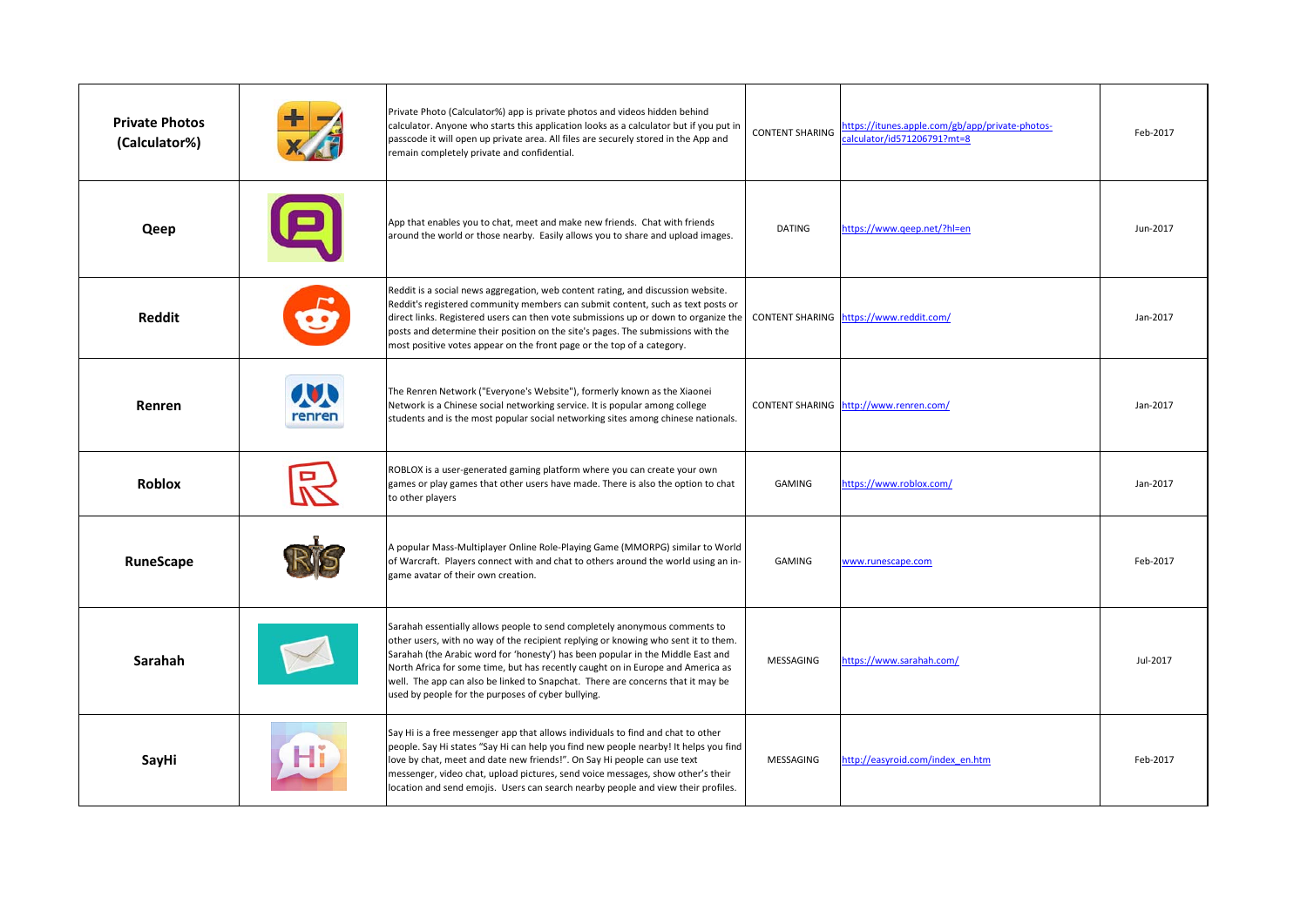| <b>Scruff</b>            |            | Scruff is an international mobile application for gay and bisexual men that runs on<br>iOS, Android, Windows Phone and Apple Watch. Using geolocation, the home<br>interface displays a grid of user profile pictures, arranged from nearest to farthest<br>away. Tapping a picture opens a users' profile displaying options to chat, send a<br>"woof," save the profile as a Favorite, "Unlock" private photo and video albums,<br>and other shared information from the user. As of 2015, the app has<br>approximately 8 million users worldwide with Scruff downloads taking place<br>throughout 180 countries and six continents.                                                                                                        | <b>DATING</b>          | https://www.scruff.com/                                                                                     | Apr-2017 |
|--------------------------|------------|-----------------------------------------------------------------------------------------------------------------------------------------------------------------------------------------------------------------------------------------------------------------------------------------------------------------------------------------------------------------------------------------------------------------------------------------------------------------------------------------------------------------------------------------------------------------------------------------------------------------------------------------------------------------------------------------------------------------------------------------------|------------------------|-------------------------------------------------------------------------------------------------------------|----------|
| <b>Second Life</b>       | $E^{COND}$ | Second Life is an online virtual world, developed and owned by the San Francisco-<br>based firm Linden Lab and launched on June 23, 2003. Second Life users (also<br>called residents) create virtual representations of themselves, called avatars, and<br>are able to interact with places, objects, and other avatars. They can explore the<br>world (known as the grid), meet other residents, socialize, participate in individual<br>and group activities, build, create, shop, and trade virtual property and services<br>with one another. The platform principally features 3D-based user-generated<br>content. Second Life also has its own virtual currency, the Linden Dollar, which is<br>exchangeable with real world currency. | <b>GAMING</b>          | http://secondlife.com/                                                                                      | Feb-2017 |
| <b>Secret</b>            | Secret     | Secret was an iOS and Android app service that allowed people to share messages<br>anonymously within their circle of friends, friends of friends, and publicly. It<br>differed from other anonymous sharing apps such as PostSecret, Whisper, and Yik<br>Yak in that it was intended for sharing primarily with friends, potentially making it<br>more interesting and addictive for people reading the updates                                                                                                                                                                                                                                                                                                                              | MESSAGING              | ttp://www.secret.ly/                                                                                        | Jan-2017 |
| <b>Secret Calculator</b> |            | An iPhone calculator that works - and looks! - exactly like any other calculator<br>until you type in your secret passcode. The calculator then turns into a private<br>storage app in which you can hide your most secret photos, videos, notes, and<br>more. There is also a private web browser included that does not save any history<br>on your phone and allows you to save secret bookmarks within the app.                                                                                                                                                                                                                                                                                                                           | <b>CONTENT SHARING</b> | https://itunes.apple.com/gb/app/secret-calculator-private-<br>hoto-and-video-vault/id805602170?mt=8         | Sep-2017 |
| <b>Secret Piano</b>      |            | Enrich your life to remembering passcode. Protect all secret photos, video clips and<br>information with 'The best Secret Piano Icon™', made like 'Real Piano'. No one can<br>enter, except you. Secret Piano Icon™ is the best way to hide photos, videos,<br>passwords, notes, audios, to-dos, locations, secret messages in a very safe place<br>behind real piano                                                                                                                                                                                                                                                                                                                                                                         | <b>CONTENT SHARING</b> | https://itunes.apple.com/gb/app/secret-piano-icon-free-<br>iano-lock-vault-to-hide-private/id888181903?mt=8 | Mar-2017 |
| Send safe                |            | Send safe private messages that self-destruct after seen once. Use with WhatsApp,<br>SMS, Message, Email, Skype, Messenger and others. Message recipient doesn't<br>need to install anything to see your message. This app is a new tool to send private<br>messages of text and pictures through your favorite messenger. Messages are<br>automatically erased, destroyed, deleted right after being seen, making much more<br>difficult to share, save or copy its content. In addition, private messages are shown<br>out of context to recipient, to improve privacy. Everything is encrypted to add even<br>more security.                                                                                                               | MESSAGING              | .1ttps://play.google.com/store/apps/details?id=com.gagee<br>afemessage&hl=en                                | Mar-2017 |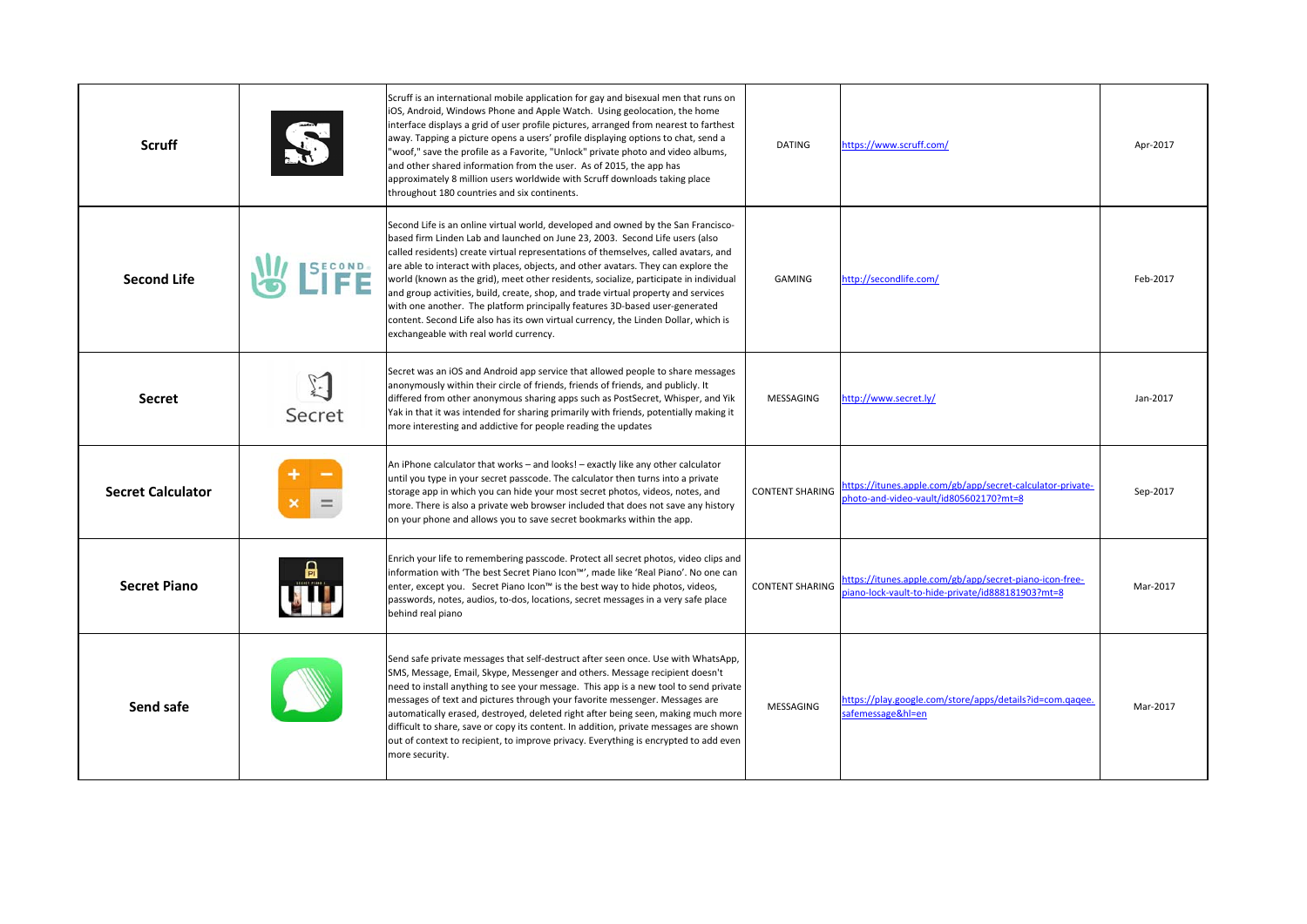| <b>Shoutout</b> | <b>ShoutOUT</b> | ShoutOUT is a full-featured messaging app with voice addressing and dictation.<br>Speak your text messages and see the results in seconds.                                                                                                                                                                                                                                                                                                                                                                                                                                                                                                                                                                                                          | MESSAGING              | http://shout-out.mobi/android.php                                                  | Feb-2017 |
|-----------------|-----------------|-----------------------------------------------------------------------------------------------------------------------------------------------------------------------------------------------------------------------------------------------------------------------------------------------------------------------------------------------------------------------------------------------------------------------------------------------------------------------------------------------------------------------------------------------------------------------------------------------------------------------------------------------------------------------------------------------------------------------------------------------------|------------------------|------------------------------------------------------------------------------------|----------|
| Signal          |                 | Signal is an encrypted instant messaging and voice calling application for Android<br>and iOS. It uses the Internet to send one-to-one and group messages, which can<br>include images and video messages, and make one-to-one voice calls. Signal uses<br>standard cellular mobile numbers as identifiers and end-to-end encryption to<br>secure all communications to other Signal users. The applications include<br>mechanisms by which users can independently verify the identity of their<br>messaging correspondents and the integrity of the data channel                                                                                                                                                                                  | MESSAGING              | https://signal.org/                                                                | Jan-2017 |
| <b>SimSimi</b>  | <b>SimSimi</b>  | SimSimi is a popular artificial intelligence conversation program created in 2002 by<br>SMaker. The Simsimi app is available on multiple platforms, namely the iPhone,<br>Android devices and computers with iTunes. When a user types a message a<br>chatbot (short for chat robot - a computer that simulates human conversation)<br>replies. Users can therefore "teach" SimSimi inappropriate, sexually explicit and<br>offensive language. This can result in young people who use it receiving abusive<br>replies when they typre their own name onto the app. Whilst in a number of cases<br>the responses may be targeted at a specific young person, in reality, the same<br>response can appear for anyone with the same or similar name. | MESSAGING              | https://play.google.com/store/apps/details?id=com.ismake<br>android.simsimi&hl=en  | Apr-2017 |
| <b>Skout</b>    |                 | This flirting app allows users to sign up as a teen or an adult. They're then placed in<br>the appropriate peer group, where they can post to a feed, comment on others'<br>posts, add pictures and chat. They'll get notifications when other users near their<br>geographic area join, and they can search other areas by cashing in points. They<br>receive notifications when someone "checks" them out but must pay points to see<br>who it is.                                                                                                                                                                                                                                                                                                | <b>DATING</b>          | nttp://www.skout.com/                                                              | Jan-2017 |
| <b>Skype</b>    |                 | Skype is a computer programme and app, which lets you make audio and video<br>calls to other users around the world. You can also send instant messages.                                                                                                                                                                                                                                                                                                                                                                                                                                                                                                                                                                                            | MESSAGING              | https://www.skype.com/en/download-skype/skype-for-<br>nobile/                      | Jan-2017 |
| Slingshot       | Slingshot       | Slingshot is a comparison app, marketed to boys, that allows users to vote or<br>create polls. Slingshot users can create any type of poll, including polls that are not<br>appropriate for young children. This app is popular with students, and the<br>comment section is often used to bully other students.                                                                                                                                                                                                                                                                                                                                                                                                                                    | <b>CONTENT SHARING</b> | https://itunes.apple.com/gb/app/slingshot-defend-your-<br>pinion/id1022441952?mt=8 | Feb-2017 |
| Snapchat        |                 | Snapchat is a messaging app that lets users put a time limit on the pictures and<br>videos they send before they disappear. Most teens use the app to share goofy or<br>embarrassing photos without the risk of them going public. However, there are lots<br>of opportunities to use it in other ways.<br>Snapchat is an app developed in the US and is therefore governed by US law.                                                                                                                                                                                                                                                                                                                                                              | MESSAGING              | https://www.snapchat.com/l/en-gb/download                                          | Jan-2017 |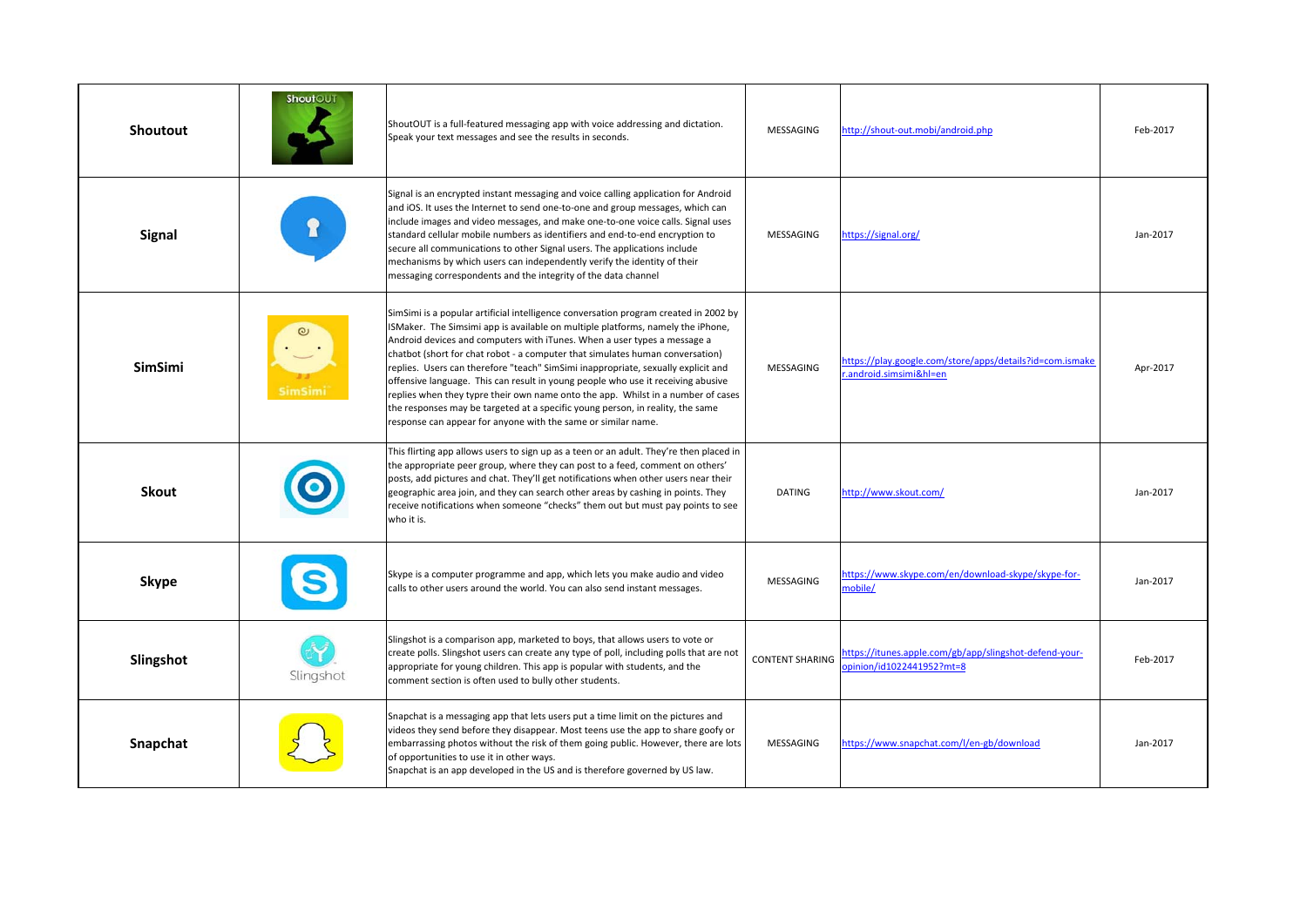| Snog                |                    | Snog is a teen dating site that lets you rate other people's profiles as snog, marry or<br>avoid. These ratings are then ranked and users are featured on a top-rated<br>members list. You can also send private messages.                                                                                                                       | <b>DATING</b>    | https://www.snog.fm/                     | Feb-2017 |
|---------------------|--------------------|--------------------------------------------------------------------------------------------------------------------------------------------------------------------------------------------------------------------------------------------------------------------------------------------------------------------------------------------------|------------------|------------------------------------------|----------|
| <b>Steam</b>        | <b>STEAM</b>       | Steam is an entertainment platform which lets you play games and create your<br>own in-game content. You can also chat to other members of the community,<br>through groups, clans, or in-game chat features.                                                                                                                                    | GAMING           | http://store.steampowered.com/mobile     | Jan-2017 |
| Streamago           |                    | Video streaming app to socialise with friends and followers through live video<br>video and live selfies.                                                                                                                                                                                                                                        | <b>MESSAGING</b> | http://www.streamago.com/                | Feb-2017 |
| <b>SwiftChat</b>    |                    | Free chat room based app that enables you to have custom rooms, private<br>messages and global chats. You also have the ability to share and upload photos,<br>videos and audio clips.                                                                                                                                                           | MESSAGING        | http://www.swiftchatapp.com/             | Jul-2017 |
| <b>Swipe Flirts</b> | <b>SwipeFlirts</b> | Dating app similar to Tinder where you can swipe profiles to like and disclike. The<br>app has however been used by cyber criminals to access users credit card details<br>and has has been infiltrated by 1000s of fake profiles.                                                                                                               | <b>DATING</b>    | http://swipeflirts.com                   | Jan-2017 |
| <b>Tagged</b>       |                    | Tagged is a social discovery website based in San Francisco, California, founded in<br>2004. It allows members to browse the profiles of any other members, and share<br>tags and virtual gifts. Tagged claims it has 300 million members. It has an age range<br>of 13+ and is described as app where you can meet, chat and date it's members. | <b>DATING</b>    | http://www.tagged.com/tagged mobile.html | Jun-2017 |
| <b>Tango</b>        |                    | Tango is a third-party, cross platform messaging application software for<br>smartphones developed by TangoME, Inc. in 2009. The app is free and is popular<br>for offering video calls over 3G, 4G and Wi-Fi networks.<br>Tango are based in the US and are governed by US law.                                                                 | <b>MESSAGING</b> | http://www.tango.me/                     | Jan-2017 |
| <b>TeamSpeak</b>    |                    | A Voice-Over-IP (VoIP) program popular with gamers. A server can be rented via<br>the website or set up privately by a user.                                                                                                                                                                                                                     | MESSAGING        | www.teamspeak.com                        | Feb-2017 |
| <b>Teenber</b>      |                    | Teen dating app used to meet new friends and chat. You are allowed to search<br>new users between age 13 and 19 years old.                                                                                                                                                                                                                       | <b>DATING</b>    | http://www.teenber.com/                  | Jan-2017 |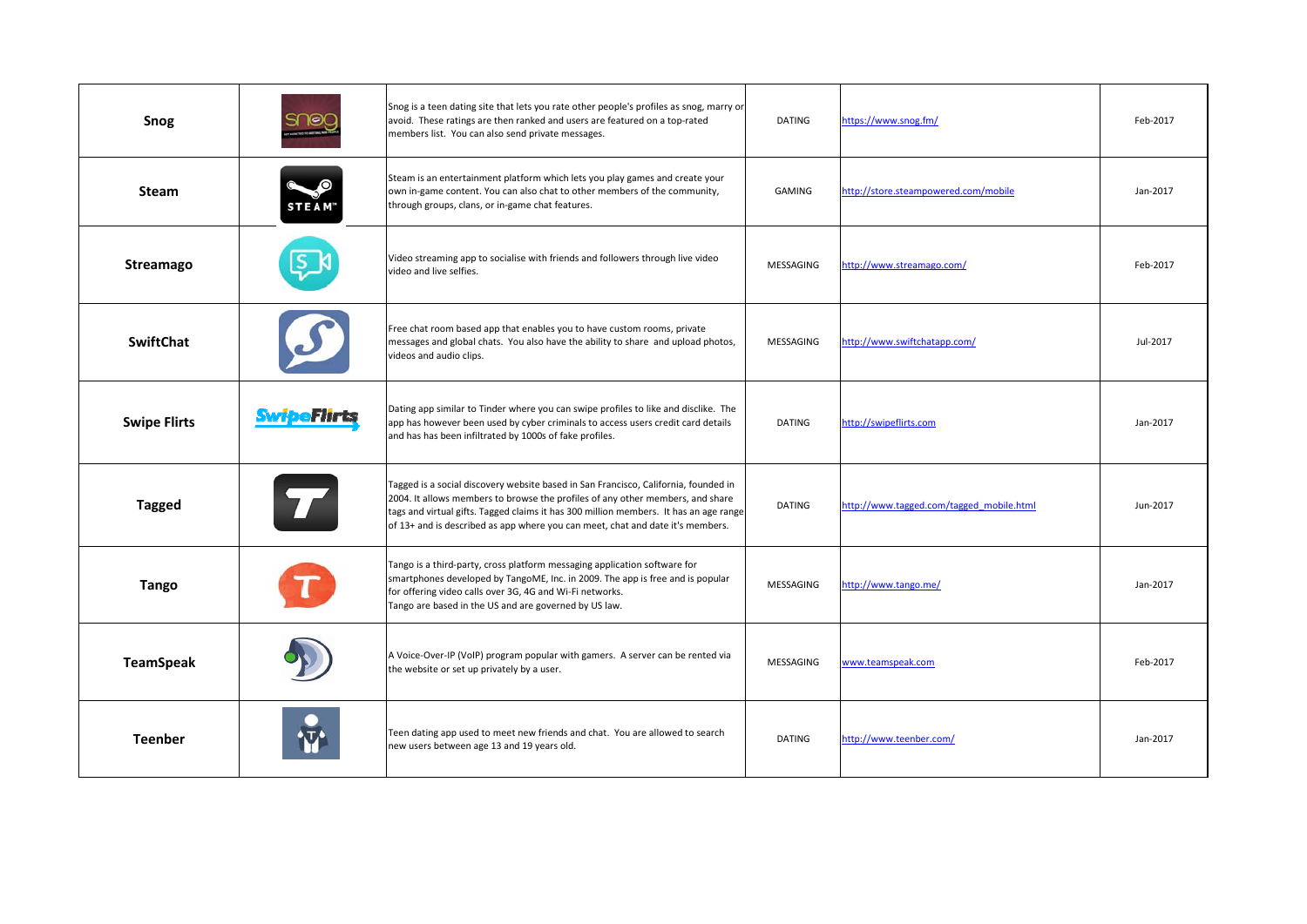| Telegram         | Telegram          | Telegram is a free cloud-based instant messaging service. Telegram clients exist for<br>both mobile (Android, iOS, Windows Phone, Ubuntu Touch) and desktop systems<br>(Windows, macOS, Linux). Users can send messages and exchange photos, videos,<br>stickers and files of any type. Telegram also provides optional end-to-end-<br>encrypted messaging.                                                                                                           | MESSAGING     | https://telegram.org/                   | Jan-2017 |
|------------------|-------------------|-----------------------------------------------------------------------------------------------------------------------------------------------------------------------------------------------------------------------------------------------------------------------------------------------------------------------------------------------------------------------------------------------------------------------------------------------------------------------|---------------|-----------------------------------------|----------|
| <b>TigerText</b> | <i>Itigertext</i> | The TigerText app is a cloud-based instant messaging application. It allows text<br>messages to be deleted from both the sender's and the receiver's phones after<br>expiration, which could be a set period of time or after reading. The app's users<br>cannot save, copy or forward the messages. TigerText does this by storing the<br>message on a company server, not the receiving and sending device, and deleting<br>when the expiration conditions are met. | MESSAGING     | https://www.tigertext.com/              | Feb-2017 |
| <b>Tinder</b>    |                   | Tinder is a photo and messaging dating app for browsing pictures of potential<br>matches within a certain-mile radius of the user's location. It's very popular with 20-<br>somethings as a way to meet new people for casual or long-term relationships.                                                                                                                                                                                                             | DATING        | https://www.gotinder.com/               | Jan-2017 |
| Tumblr           |                   | Tumblr is like a cross between a blog and Twitter: It's a streaming scrapbook of<br>text, photos, and/or videos and audio clips. Users create and follow short blogs, or<br>"tumblogs," that can be seen by anyone online (if made public). Many teens have<br>tumblogs for personal use: sharing photos, videos, musings, and things they find<br>funny with their friends.<br>Tumblr is based in the US and is therefore governed by US law                         |               | CONTENT SHARING https://www.tumblr.com/ | Jan-2017 |
| Twitch           |                   | Twitch is a live video game website. You can watch playbacks of games being<br>played by other people. You can also live stream your own games, and chat to<br>other gamers.                                                                                                                                                                                                                                                                                          | GAMING        | https://www.twitch.tv/                  | Jan-2017 |
| <b>Twitter</b>   |                   | Twitter is a social network that lets people share status updates in a short, concise<br>format. The application works by giving users access to an account. The user can<br>build up a contact list and followers, who will receive updates each time the user<br>posts a new status. Businesses and others often use Twitter to keep their audiences<br>informed on new developments, changes and issues.                                                           | MESSAGING     | https://twitter.com/                    | Jan-2017 |
| <b>Twoo</b>      |                   | Dating app which can be joined through Facebook                                                                                                                                                                                                                                                                                                                                                                                                                       | <b>DATING</b> | https://www.twoo.com/                   | Jan-2017 |
| Ventrillo        |                   | A Voice-Over-IP (VoIP) program popular with gamers. A server can be rented via<br>the website or set up privately by a user.                                                                                                                                                                                                                                                                                                                                          | MESSAGING     | www.ventrilo.com                        | Feb-2017 |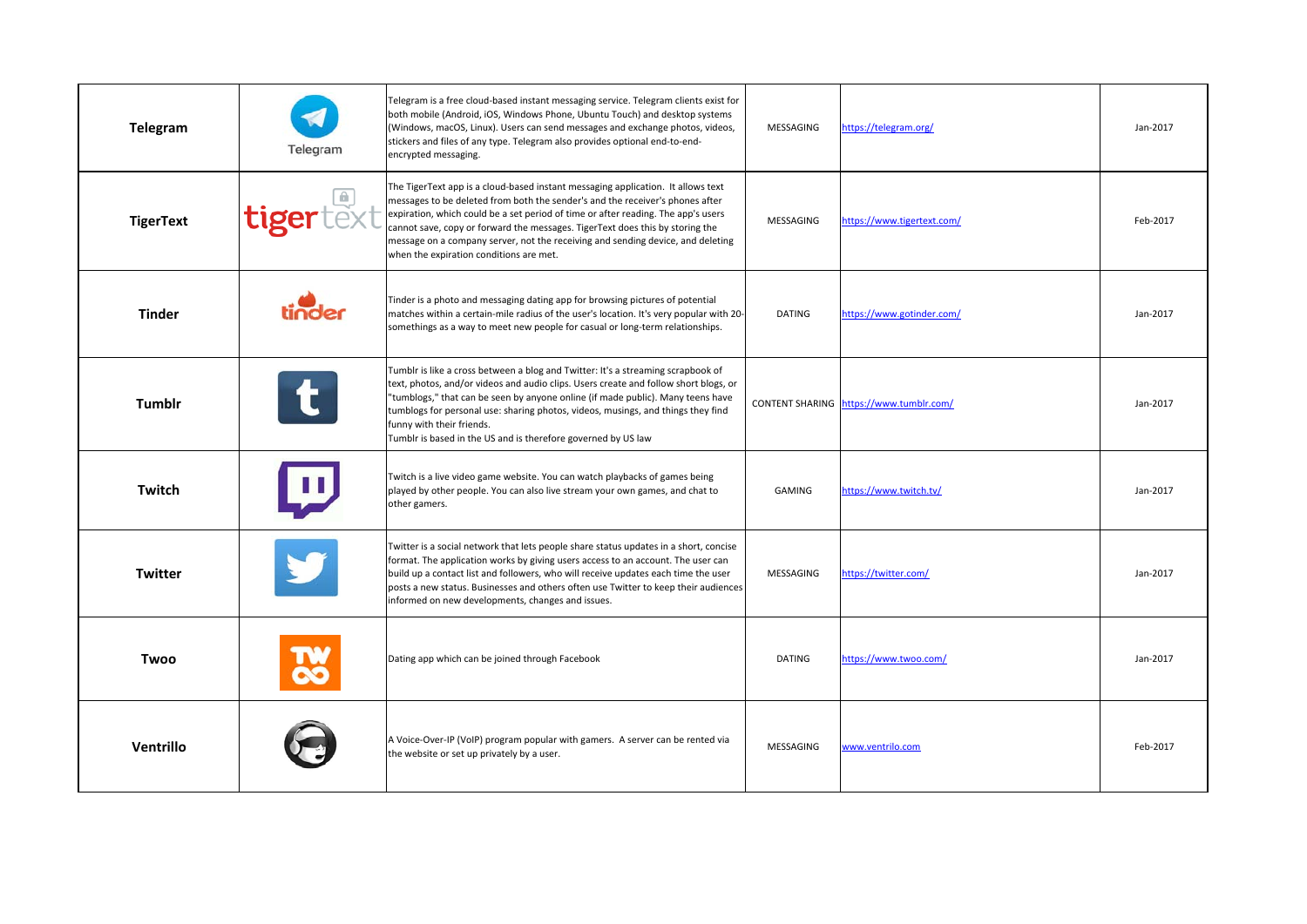| Viber         | Viber is a computer program and app, which lets you text, call, share photos and<br>send video messages to people worldwide.<br>Viber is incorporated in the Republic of Panama and maintain an EU office in<br>Cyprus.                                                                                                                                                                                                                                   | MESSAGING                       | https://www.viber.com/en/                                                          | Jan-2017 |
|---------------|-----------------------------------------------------------------------------------------------------------------------------------------------------------------------------------------------------------------------------------------------------------------------------------------------------------------------------------------------------------------------------------------------------------------------------------------------------------|---------------------------------|------------------------------------------------------------------------------------|----------|
| Vimeo         | Vimeo is a global video-sharing website in which users can upload, share and view<br>videos. It was the first video sharing site to support high-definition video (started in<br>October 2007). As of December 2013, Vimeo attracts more than 100 million<br>unique visitors per month and more than 22 million registered users. Fifteen<br>percent of Vimeo's traffic comes from mobile devices.                                                        |                                 | CONTENT SHARING https://vimeo.com/                                                 | Feb-2017 |
| vk.com        | VK is one of the largest European online social networking services, based in Russia.<br>It is available in several languages, and is especially popular among Russian-<br>speaking users. VK allows users to message each other publicly or privately, to<br>create groups, public pages and events, share and tag images, audio and video, and<br>to play browser-based games.                                                                          | CONTENT SHARING https://vk.com/ |                                                                                    | Jan-2017 |
| <b>Voxer</b>  | Voxer is a San Francisco based mobile app development company most well known<br>for its free Voxer Walkie Talkie app for smartphones. Voxer Walkie Talkie is both a<br>live "push-to-talk" system and a voice messaging system. Messages on Voxer are<br>delivered live as they're being recorded and then delivered as a voice message as<br>well. The app works on Android, Windows Phone and the iOS operating systems.                               | MESSAGING                       | http://www.voxer.com/                                                              | Feb-2017 |
| W-match       | Waplog Match is the best app to meet new people around you. You simply like or<br>pass on the other people. If you both like each other, you will be matched and chat<br>in the app                                                                                                                                                                                                                                                                       | <b>DATING</b>                   | https://itunes.apple.com/gb/app/w-match-chat-meet-new-<br>friends/id903301766?mt=8 | Feb-2017 |
| <b>Waplog</b> | Waplog is the "Fastest Growing Social Network" to meet new friends and the<br>"Most User Friendly Dating App". Over 30 million singles enjoy Waplog and find<br>their perfect matches.                                                                                                                                                                                                                                                                    | <b>DATING</b>                   | https://waplog.com/                                                                | Feb-2017 |
| WeChat        | Over half a billion people use WeChat, the free messaging & calling app that allows<br>you to easily connect with family & friends across countries. It's the all-in-one<br>communications app for free text (SMS/MMS), voice & video calls, moments,<br>photo sharing, and games.                                                                                                                                                                        | MESSAGING                       | https://www.wechat.com/en/                                                         | Feb-2017 |
| Weibo         | Sina Weibo aka Weibo is a Chinese microblogging website. Akin to a hybrid of<br>Twitter and Facebook, it is one of the most popular sites in China, in use by well<br>over 30% of Internet users, with a market penetration similar to the United States'<br>Twitter. There is a realistic possibility that CSE victims of Chinese origin have<br>Weibo accounts, therefore there are open source intelligence gathering<br>opportunities available here. |                                 | CONTENT SHARING http://www.weibo.com/login.php                                     | Feb-2017 |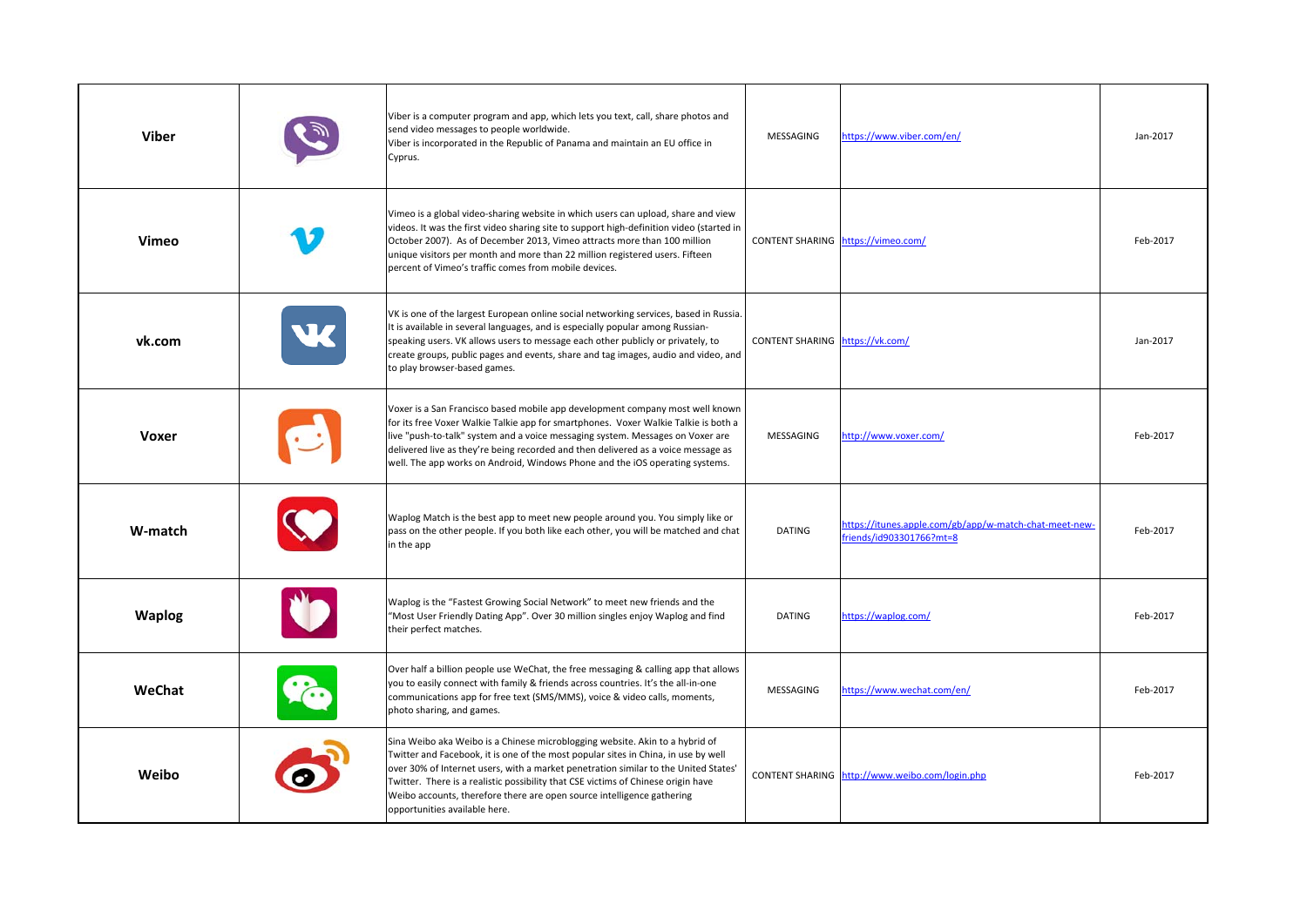| WhatsApp                  |          | WhatsApp lets users send text messages, audio messages, videos, and photos to<br>one or many people with no message limits or fees.<br>WhatsApp is owned by Facebook however, at present, has not adopted the same<br>data sharing protocols.                                                                                                                                                                                                                                                           | MESSAGING              | https://www.whatsapp.com/                                                     | Jan-2017 |
|---------------------------|----------|---------------------------------------------------------------------------------------------------------------------------------------------------------------------------------------------------------------------------------------------------------------------------------------------------------------------------------------------------------------------------------------------------------------------------------------------------------------------------------------------------------|------------------------|-------------------------------------------------------------------------------|----------|
| Whisper                   |          | Whisper is a social "confessional" app that allows users to post whatever's on their<br>minds, paired with an image. With all the emotions running through teens,<br>anonymous outlets give them the freedom to share their feelings without fear of<br>judgment.                                                                                                                                                                                                                                       | MESSAGING              | http://whisper.sh/                                                            | Jan-2017 |
| Wickr                     |          | Wickr is an American software company based in San Francisco. The company is<br>best known for its instant messenger application of the same name. The Wickr<br>nstant messaging app allows users to exchange end-to-end encrypted and content-<br>expiring messages, including photos, videos, and file attachments.                                                                                                                                                                                   | MESSAGING              | https://www.wickr.com/                                                        | Jan-2017 |
| Wishbone                  | wishbone | Wishbone is a comparison app, marketed to girls, that allows users to vote or<br>create polls. Wishbone users can create any type of poll, including polls that are<br>not appropriate for young children. This app is popular with students, and the<br>comment section is often used to bully other students.                                                                                                                                                                                         | <b>CONTENT SHARING</b> | https://itunes.apple.com/gb/app/wishbone-compare-<br>nything/id836071680?mt=8 | Feb-2017 |
| <b>Words with Friends</b> |          | Popular free word game where you can either play on your own or challeneg<br>friends. It is available on Apple, Android and can be connected through a Facebook<br>account. The game has a chat feature which enables you to communicate with<br>friends but you can also receive messages from random strangers.                                                                                                                                                                                       | <b>GAMING</b>          | https://www.zynga.com/games/words-friends                                     | Jun-2017 |
| <b>World of Warcraft</b>  |          | A popular Mass-Multiplayer Online Role-Playing Game (MMORPG) in which users<br>play together to battle a variety of Dungeons and Dragons style monsters and each<br>other. Players can chat to each other using the ingame messaging service or<br>BattleNet program.                                                                                                                                                                                                                                   | GAMING                 | www.worldofwarcraft.com                                                       | Feb-2017 |
| <b>Yellow Friends</b>     |          | Described as 'Tinder for Teens', the Yellow app allows users to make new friends<br>using their Snapchat and Instagram accounts. According to media reports the app<br>has been linked to a number of teen sexting incidents in Ireland recently.                                                                                                                                                                                                                                                       |                        | CONTENT SHARING http://www.yellw.co/                                          | Jan-2017 |
| Yik Yak                   |          | Yik Yak is a free social-networking app that lets users post brief, Twitter-like<br>comments to the 500 geographically nearest Yik Yak users. Kids can find out<br>opinions, secrets, rumors, and more. Plus, they'll get the bonus thrill of knowing all<br>these have come from a 1.5-mile radius (maybe even from the kids at the desks in<br>front of them!).                                                                                                                                       | MESSAGING              | nttps://www.yikyak.com/home                                                   | Jan-2017 |
| YouNow                    |          | YouNow: Broadcast, Chat, and Watch Live Video is an app that lets kids stream and<br>watch live broadcasts. As they watch, they can comment or buy gold bars to give to<br>other users. Ultimately, the goal is to get lots of viewers, start trending, and grow<br>your fan base. Note that there are other apps like this that are less popular with<br>teens such as Periscope, but Facebook has just included live-streaming as a feature,<br>so expect to see more and more personal broadcasting. |                        | CONTENT SHARING https://www.younow.com/                                       | Jan-2017 |